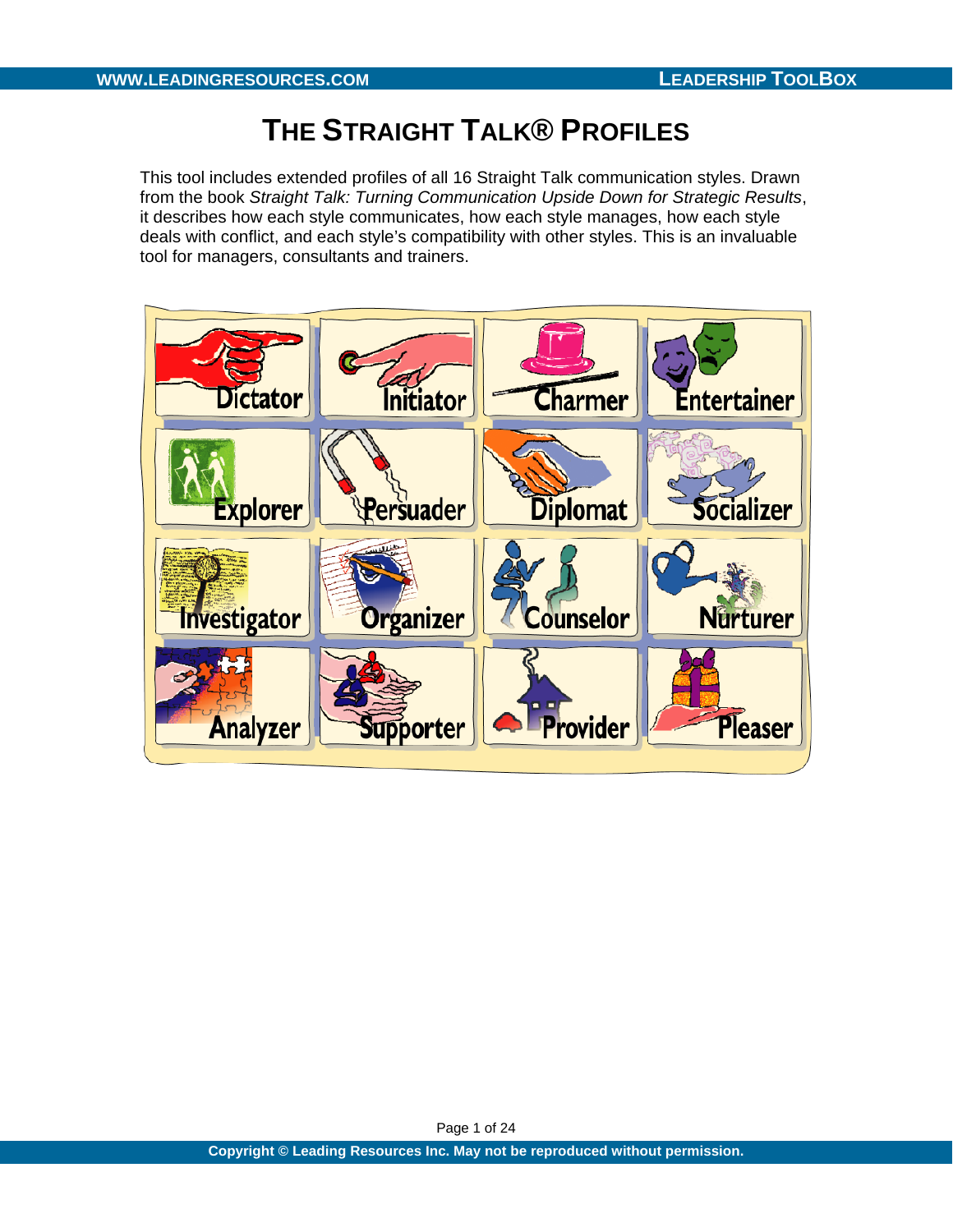# **DIRECTORS**

## **DICTATOR**

Primary style: Director Secondary style: Director

As a Dictator, you thrive on being in control. You bristle when someone else is in charge. When you communicate with other people, it's typically to discuss things you want to accomplish.



Personal issues and emotional situations are awkward for you. You'd rather talk about a new business venture or a new car.

At work, you seem to have amazing energy to get things done. But you can also seem insensitive and manipulative. You're valued for your leadership skills and "take charge" attitude. But you also tend to make decisions quickly – much more quickly than other people do. So not everyone may be on board when you say: "Listen up, here's what we're going to do."

The Dictator has a hard time with interpersonal communication. You typically talk in abrupt sentences and don't volunteer a lot of information. You have a short attention span, which makes it difficult for people to be around you. The way you're perceived makes it hard for people to open up. You enjoy dealing with other "bottom-liners." But you'd much prefer to be doing something – not talking about it.

To be a more competent communicator, the Dictator needs to be much more patient and self-disclosing. Dictators should set aside time in their day simply to practice making casual conversation with other people.

Start by disclosing how you feel about a particular situation or current event. Talk about your feelings and reactions. If it involves some juicy controversy, state your opinion but then emphasize that your mind is open. Invite other points of view ("What do you think about it?") Then give other people plenty of time to talk. Above all, ask questions and listen. Don't conduct an interrogation!

Dictators need to make people feel they're really interested in their point of view. Try using empathic listening: Say: "I understand you," or "you make a good point." Paraphrase and play back what people say. Once you learn to control your snap judgments, you'll be far more likely to find your troops behind you when you yell "Charge!"

## **Your Compatible–Complementary Styles:**

Dictators tend to feel most compatible with people as assertive and task-focused as themselves. This includes the Initiator, Charmer, Explorer, and Persuader. Complementary styles would be those with a high score on the Harmonizer scale e.g., the Counselor, Supporter, Provider and Pleaser.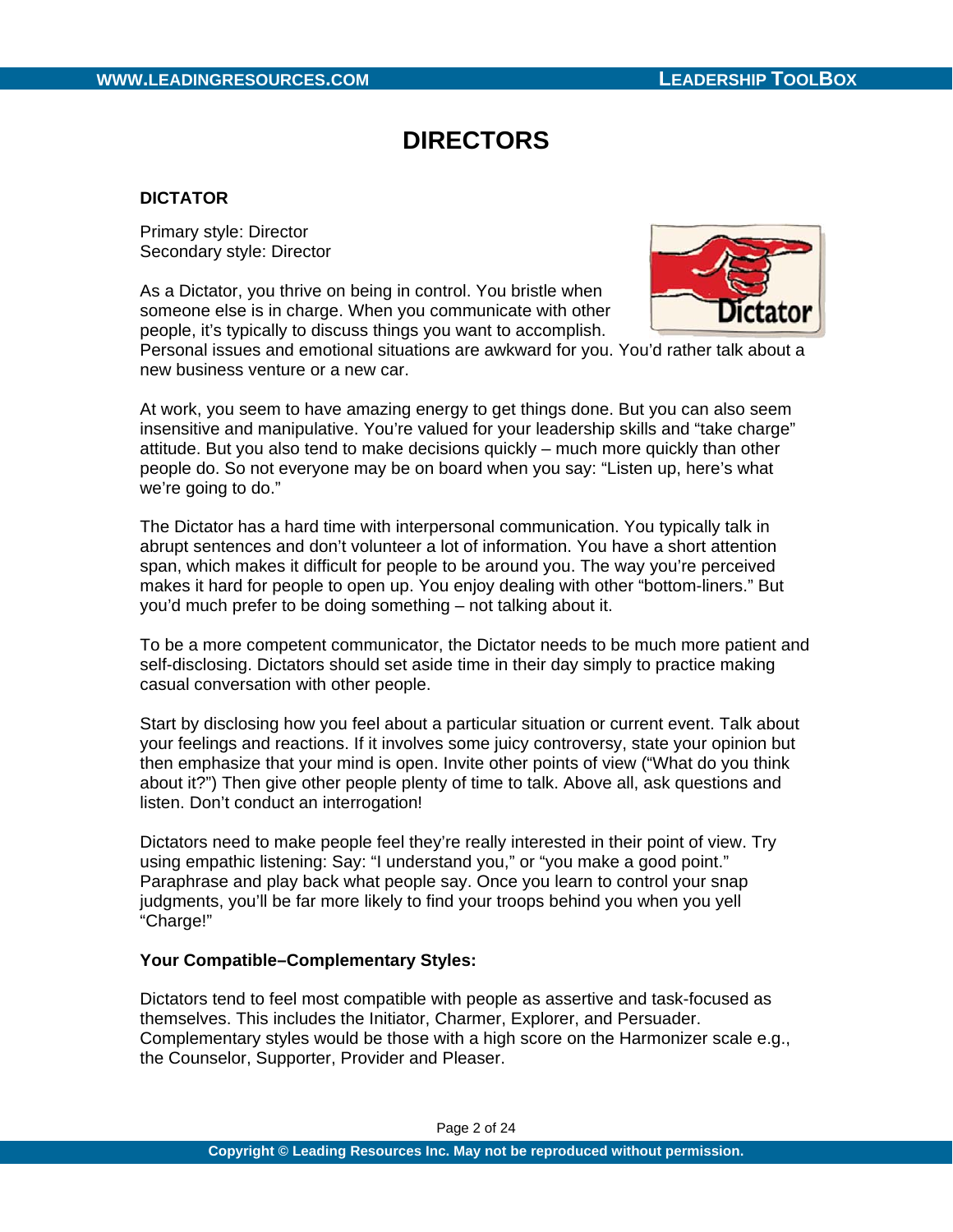# **INITIATOR**

Primary style: Director Secondary style: Expresser

As an Initiator, you're happiest when leading a group of people or on your own. You don't like it when someone else is in charge. Your energy and ingenuity inspire admiration. But your desire to make others conform to your way of doing things can undermine the



respect you desire. You tend to be private with your own feelings. In your best moments, you're charismatic and enthusiastic – in your worst moments, arrogant and bossy.

At work, the Initiator can display great vision about the needs of an organization. You may undertake too much at times; yet you somehow manage to get the job done. You are often regarded as having impossible standards and making snap judgments about people. This can make the people around you feel uneasy and anxious.

The Initiator has the potential to be a good communicator. You like people and prefer a direct, honest approach. But you tend to jump to conclusions about what people mean without checking your facts. To be more successful a communicator, the Initiator needs to soften his or her style, to ask more questions, to be less assertive.

Because the Initiator is perceived as aggressive, your questions can appear patronizing or demanding. You need to make it clear that you want to increase the level of understanding for everyone involved, not gain the upper hand. You should try to restrain yourself from drawing conclusions too quickly. It also might help if you control your body language and reduce the amount of direct eye contact. By paraphrasing what other people say, you will show more respect for them. They'll respond more positively once they see you're willing to take the time to understand what they're saying.

## **Your Compatible–Complementary Styles:**

Initiators are assertive people, so they tend to be compatible with styles as assertive as themselves, particularly the Dictator, Charmer, Explorer and Persuader. For a complementary style, they should look to people with high scores in the Thinker and Harmonizer scales, particularly the Provider and Supporter. Other complementary styles include the Organizer, Counselor, Investigator, Analyzer, Socializer, Nurturer, and Pleaser.

# **EXPLORER**

Primary style: Director Secondary style: Thinker

As an Explorer, you enjoy complex challenges, whether it's developing a new business or climbing a mountain. You pride yourself on how much you can accomplish compared to other people. People view the Explorer as logical and independent. They



also think of you as unemotional. In relationships, you tend to be a perfectionist. You're not always easy to get along with.

Page 3 of 24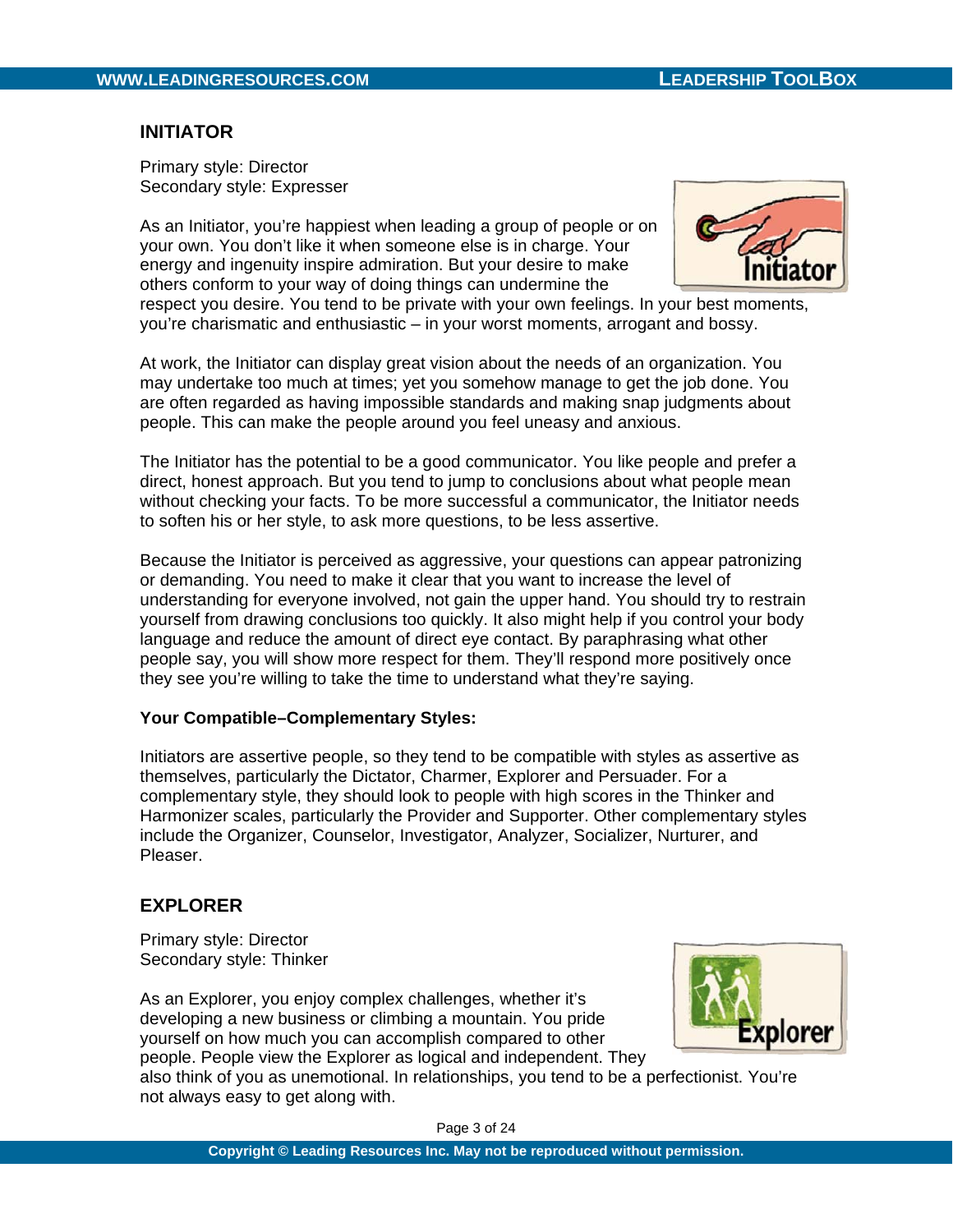At work, the Explorer is known for doing things on his own and conceiving new theories or solutions. You enjoy taking the long-term perspective and meeting large challenges. At the same time, the Explorer can become lost in the theoretical, forgetting about other people's concerns.

To communicate better, the Explorer needs to suppress his natural instinct to look at everything logically. Instead, practice disclosing your personal feelings and reactions to a situation. Don't say: "Conditions look favorable for making this transaction." Say: "I would really like to close this deal."

You're careful in gathering facts before presenting a solution. But you need to spend more time getting buy-in, letting other people talk about their approach to the problem. Expressing frustration at how much time it takes to reach a solution won't help. You should practice listening for the assumptions in other people's statements, and then gently help them see things more objectively. By focusing your attention on how other people see a situation, you'll find they respect and respond to your insights far more readily.

#### **Your Compatible–Complementary Styles:**

Explorers are compatible with people who share their desire to think analytically and focus on getting a job done e.g., the Dictator, Initiator, Investigator, Persuader, and Organizer. A nice complement to the Explorer is a person with high scores in the Harmonizer and Expresser scales e.g., a Nurturer or a Socializer. Other complementary styles include Diplomat, Charmer, Entertainer, Counselor, Provider and Pleaser.

## **PERSUADER**

Primary style: Director Secondary style: Harmonizer



As a Persuader, you possess a pragmatic, people-oriented approach that enables you to get other people to do the things you want. For the most part, you can be warm and friendly. But when your back is up against the wall, you can also seem cold and dictatorial.

At work, the Persuader likes to run and organize activities. You make a good leader because you tend to consider everyone's point of view, not just your own or a select group's. Your pragmatic approach enables you to communicate effectively and honestly – though sometimes with a degree of cynicism. While balanced in your approach to people and the requirements of the situation, you can be imprecise in spelling out exactly what you want. This can limit your potential as a leader.

Most of the time the Persuader communicates effectively and honestly. To communicate better, you need to work on two things: First, precision. The Persuader tends to leave out crucial details, leaving your audience uncertain about what to do next. You should organize your thoughts in advance and make sure everyone has the same information.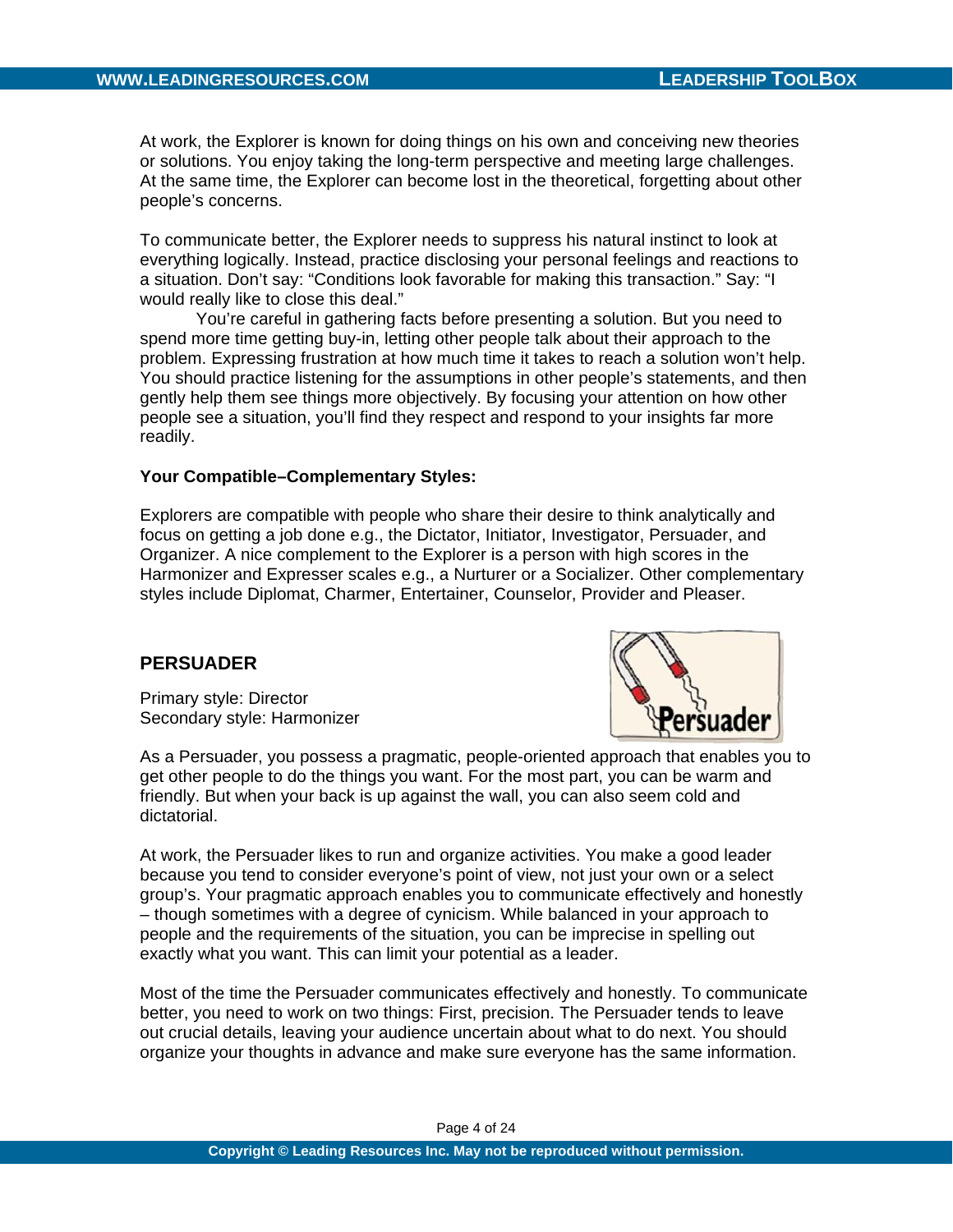Second, while you recognize the need to listen and gather input, you tend to make assumptions about what needs to be done before gathering enough data. This can undermine the process and cause people to respond half-heartedly to your agenda. The Persuader will benefit by making clear that your mind is open to suggestions and alternative strategies. Only after enough input is gathered should you apply your persuasive powers. Given your ability to listen, this will make you a very effective communicator.

## **Your Compatible–Complementary Styles:**

Persuaders can get along with anyone, so consider any of the 16 styles compatible, particularly the Initiator, Explorer, and Dictator. In terms of a complementary style, the Persuader might seek someone whose strength is in the Expressive and Thinker scales e.g., Diplomat or Organizer. Other good complements to the Persuader are the Analyzer, Investigator, Supporter, Charmer, Socializer, and Entertainer.

## **Directors' Approach to Management**

As someone whose primary style is Director, you're at your best when boiling a complex situation into a few key goals. You have that big picture vision that enables you to see what others cannot – what needs to be done, by when, and by whom. But you don't like to be bothered with details, so your planning efforts may fall short when it comes to actual implementation.

Directors tend to want to do everything themselves. So delegating can be a challenge! Once they delegate a task, Directors tend to assume that other people will do the job quickly and efficiently. But that's not necessarily the case. Directors need to practice checking in, making sure people have the resources they need, answering questions, weighing priorities, and monitoring progress.

Directors excel at setting big, bold goals. They can be inspiring and charismatic. Directors often make good leaders. But they can also be perceived as self-interested, even ruthless. So Directors need to warm up their style in order to manage people successfully. Take the time to ask questions, make casual chitchat, and invite other people's input.

As a Director, you'll be tempted to step in and take control if a project goes off course. Try to avoid taking dramatic action that causes everyone to feel confused and resentful. By planning carefully and communicating in a sensitive manner, you can prevent management mayhem from ensuing.

As a Director, your approach to time management is to try to do everything now. You view time as a rare commodity, always in short supply. You tend to impose short deadlines, not allowing enough room for unexpected changes. You also tend to view deadlines as hard and fixed rules. So when a project misses its deadline, ask questions before you do or say something you'll regret later.

The key for you is to carve out enough time to involve everyone in the planning. By involving others, you'll gain invaluable buy-in. You'll also set more realistic schedules for yourself and others.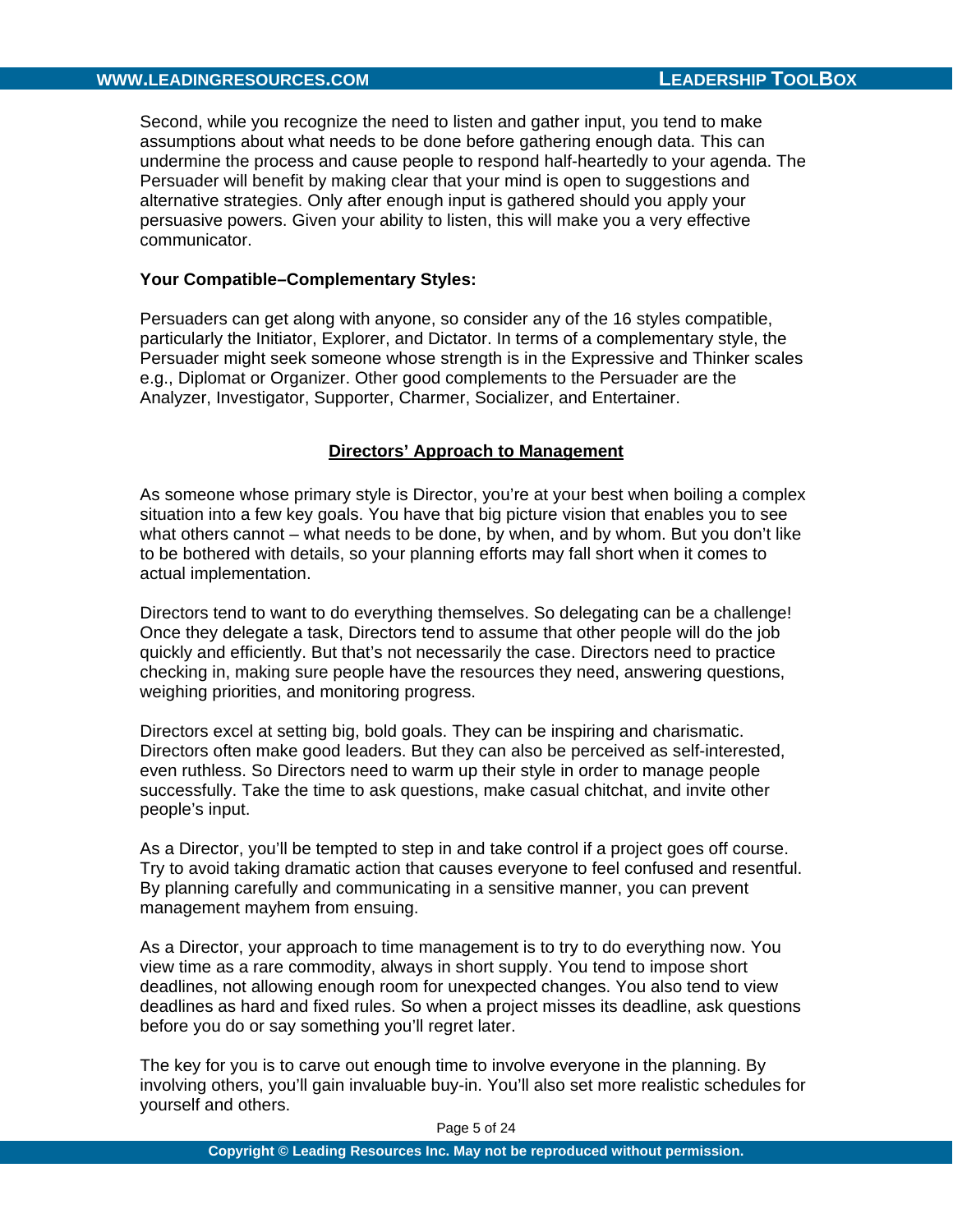## **The Director's Approach to Conflict**

#### With other Directors:

It's natural for you to butt heads with other Directors, since you're both forceful personalities, focused on your own agendas and tasks at hand. Conflicting priorities cause many conflicts between Directors. To resolve the conflict, you need to take the time to state your case, cite supporting evidence, and then ask good questions. Keeping an open mind until all the evidence is in will enable you to resolve it.

Another source of conflicts between Directors is poor listening skills. Since neither of you takes the time to listen carefully, you both tend to jump to conclusions. Only to find to your surprise later that you completely misunderstood one another! That's why it's so important for Directors to set aside enough time (difficult as it is) to listen, ask questions, and clarify your assumptions.

In negotiating with another Director, remember to lay all your cards on the table. Directors would prefer to get the deal done now, rather than engage in long, protracted negotiations. If your progress is blocked, remember that Directors like to horse trade: Offer to give way on your issues if he'll give way on his.

When delivering bad news to another Director, follow your instincts. Lay it out clearly and directly. Then ask if there's anything that you can do to help.

#### With Expressers:

In a stressful situation, Directors need to let Expressers vent their feelings. Avoid your first thought, which is to cut the conversation short. Let the Expresser talk it through. Then help the Expresser organize his or her thoughts. Use your skill at seeing the big picture to round out the Expresser's view of the situation. Help him or her review the long-term consequences. Remember, the Expresser wants to open up to you, so be patient.

In negotiating with an Expresser, Directors should remember not to assume the Expresser has determined his or her priorities. The Expresser may appear to know what's most important, when in fact he's still trying to assess the situation. Again, by clarifying the situation for the Expresser, you can become an ally.

The Director's instinct is to deliver bad news right away. Make sure you show sensitivity when you do. When you've got bad news to tell an Expresser, tell it in human terms: "I feel really bad about this, but here's what happened."

#### With Thinkers:

The Director wants things done right away, and the Thinker wants things done right. So a major source of conflict for these two is over time. Typically, the Director will say: "Finish this by Friday." When the Thinker protests, the Director will listen with only half an ear. The Thinker will be reluctant to ask more questions because of the Director's obvious lack of patience.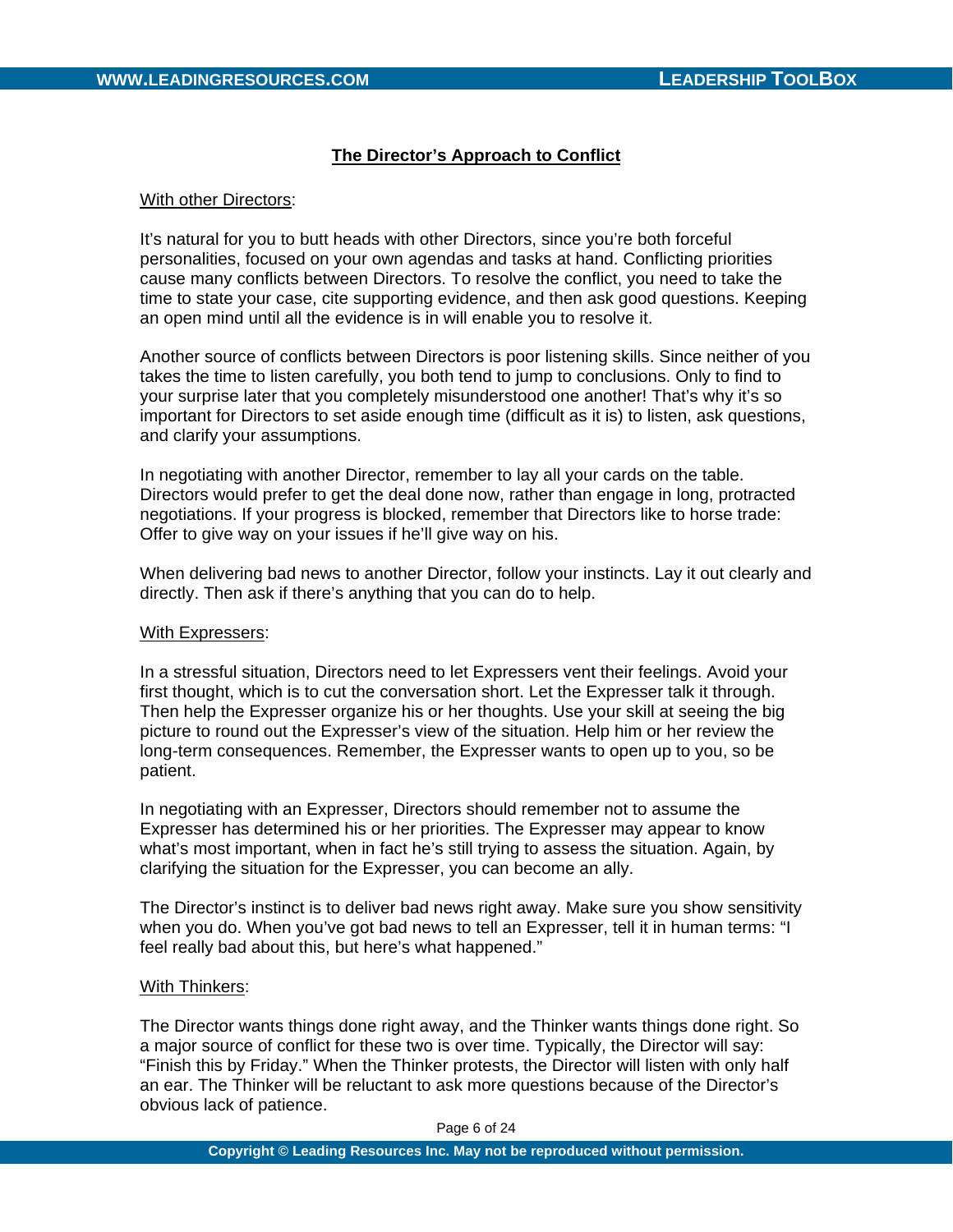Once a conflict arises, Directors need to be careful in handling it. Both of you can be stubborn – you don't want to cross the line to an unacceptable level of conflict. Set aside time at the end of the day or on a weekend when the two of you can dissect what went wrong and reach clear agreements on the steps you're going to take. Failure to invest time in understanding what went wrong will leave the Thinker with the clear impression you don't really care about the process – or the outcome – and cannot be trusted in the future.

The same rules apply to a Director delivering bad news to a Thinker. You'll need to explain exactly what happened and analyze all possible outcomes. Calculate in advance the time that you expect it to take. Then double it! That's what it will take.

#### With Harmonizers:

Directors need to check their desire to be blunt and direct when dealing with Harmonizers in stressful situations. Understanding the root of the conflict is the only sure way to repair a rift in the relationship. Unlike the Thinker, who might only require an analysis of what happened, followed by a change in process or policy, the Harmonizer needs to believe his value to you hasn't diminished. You will need to talk through the problem, and re-establish trust. This will not be easy for you, because once the Harmonizer has pinned the label of "insensitive" or "disrespectful" on you, it will require a major investment of your time to change his feelings.

When negotiating with a Harmonizer, start the conversation with lots of small talk and banter. If your goal is to make the negotiation bear fruit, then you've got to take the time to find out about his family, his background, and his interests. Only after a framework of friendship has been established will you be able to negotiate successfully.

If you have bad news, underscore your sensitivity to the situation. Make sure you choose a moment when the Harmonizer has plenty of privacy in which to react and plenty of time to discuss his or her feelings about what ought to be done. Above all, show empathy!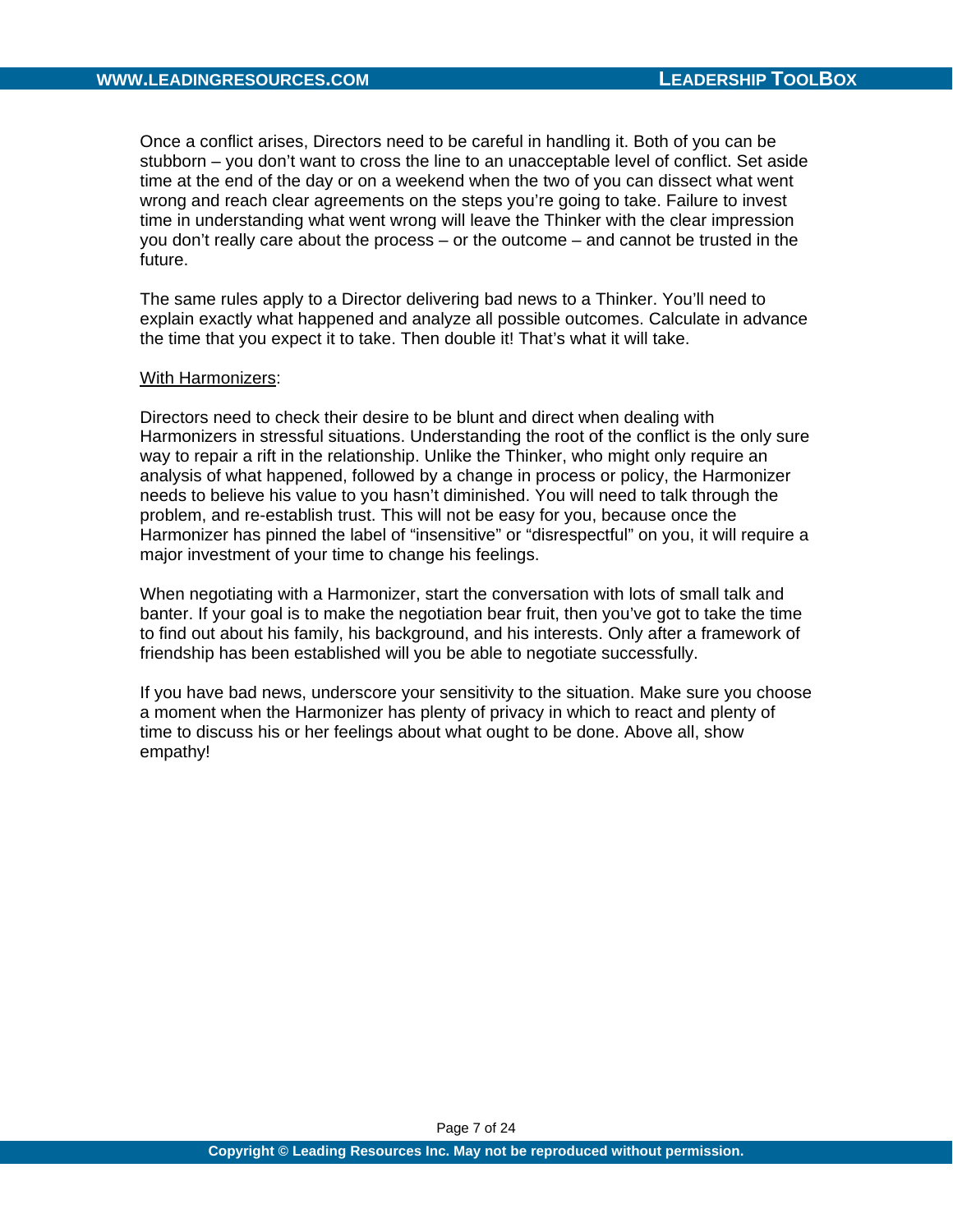# **EXPRESSERS**

# **CHARMER**

Primary style: Expresser Secondary style: Director



As a Charmer, you're happiest when you're expressing yourself or doing something creative. You're not happy with humdrum day-to-day activities. Details are not the province of the Charmer. Instead of preparing in advance for important situations or meetings, you tend to rely on the force of your personality to carry the day. This can make you popular and well-liked, but can also make you appear inconsistent or superficial. You especially like people you've just met, revealing to them your inner feelings and secrets. This can vex the people closest to you, who wonder why they don't get such special treatment.

At work, the Charmer is well suited to providing a creative spark to an organization and its people. At the same time, you may not be patient enough, or sufficiently well organized, to provide the necessary structure and stability. Because you tend to be assertive and demanding, you can appear insensitive to others. But in fact the Charmer is tuned to how other people feel.

The Charmer tends to leap to conclusions, especially about people's intentions. You're quick to feel slighted if people don't communicate with you. You're sensitive to signs of disrespect. This can make you seem difficult to get along with.

The Charmer has the potential to be a competent communicator, especially if her or she can learn to pay more attention to details and process. When important situations arise, you should give yourself plenty of time for preparation and focus your attention on the details of planning. Decide on two or three objectives. You should rehearse and allow other people to critique your presentation. In meetings, you should ask more questions and paraphrase people's responses. And you should tell people when you're thinking aloud. It helps them to distinguish your finished thoughts from "works in progress."

# **Your Compatible–Complementary Styles:**

Charmers are compatible with people like themselves, people who like to express ideas and prefer bold, adventurous action. They'll be compatible with the Dictator, Explorer, Persuader, Diplomat, Entertainer and Socializer. In terms of a complementary style, a nice balance for the Charmer is someone with high scores in the Harmonizer and Thinker scales e.g., Provider and Supporter. Other complementary styles include Investigator, Counselor, Organizer, Analyzer, Provider, Nurturer, and Pleaser.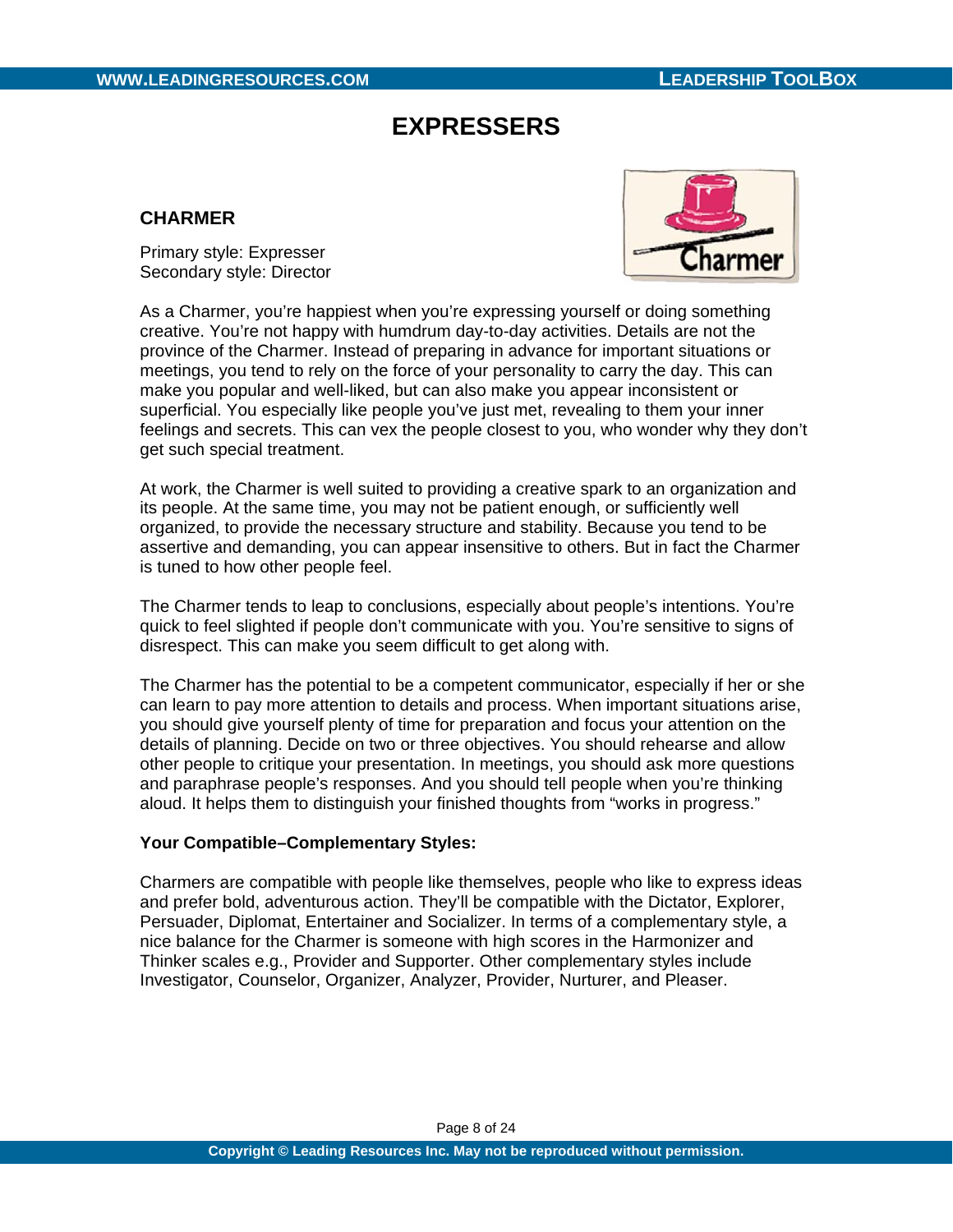# **ENTERTAINER**

Primary style: Expresser Secondary style: Expresser

As an Entertainer, you're happiest when the spotlight is on you – least happy when someone else is getting all the attention. In



business, you're good at public speaking and sales presentations, maybe even one of the performing arts. But your sensitivity and desire to be liked make it difficult for you to deal with awkward situations and make tough decisions.

At work, you're at your best in a creative environment that requires on-the-spot improvisation and imagination. Brainstorming meetings are where the Entertainer shines, not analyzing financial reports or preparing a work plan.

To communicate better, the Entertainer needs to round out his or her skills by learning how to listen more carefully, to ask more detailed questions, and to think more analytically. Practice the art of asking questions, gathering data, and analyzing what additional information is needed before drawing a conclusion. When you have the spotlight, try to focus on the situation rather than on other people or yourself. Thinking out loud can get the Entertainer into trouble, so rehearse what you're going to say – especially in sensitive situations. This can help prevent you from developing a sudden case of "foot-in-mouth disease."

## **Your Compatible–Complementary Styles:**

Entertainers are compatible with people like themselves who enjoy self-expression e.g., the Charmer, Initiator, Diplomat, and Socializer. A good complement to the Entertainer is someone with a high score on the Thinker scales e.g., Analyzer, Supporter, Investigator, and Organizer.

# **DIPLOMAT**

Primary style: Expresser Secondary style: Thinker



As a Diplomat, you're a bit of a contradiction: fun loving and jovial, yet aloof and analytical. You revel in pleasurable things, people, and

places – and love talking about them, which makes you a magnet for other people. Yet you can be very analytical and sober-minded. Taken together, this can make the diplomat something of an enigma. People can interpret you as masking your calculating nature with your social skills.

At work, the Diplomat is perceived as personable, versatile, and analytical. You are drawn to situations and organizations where your people management skills can be used. You are competent at leading people through complex projects. At times the Diplomat's focus and determination can be overwhelming to others, especially those less articulate. The Diplomat may need to learn to temper his drive for perfection with sensitivity to other people's feelings.

Page 9 of 24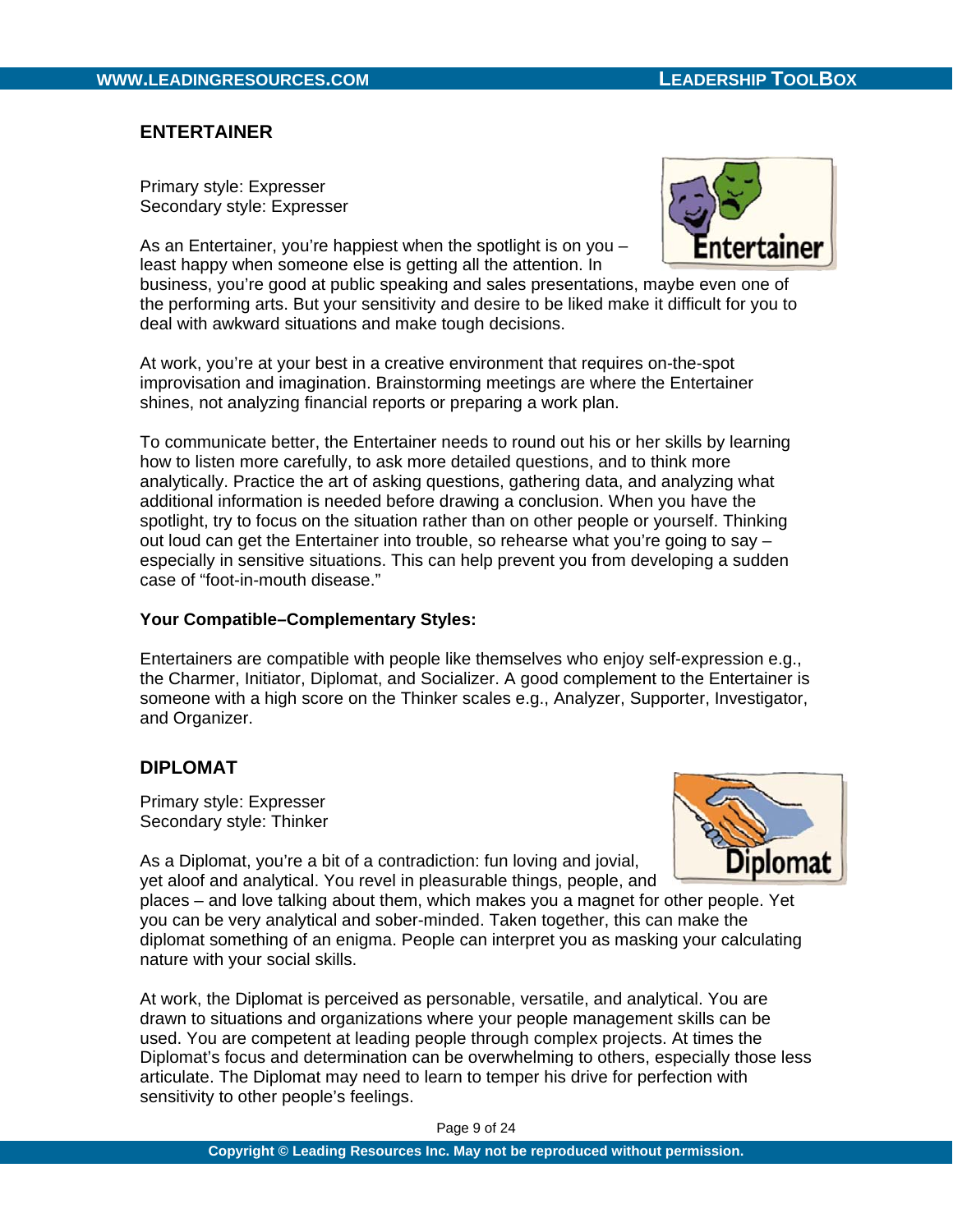The Diplomat can be a skilled communicator. Your ability to ask detailed questions nicely complements your expressive side. To communicate better, you may need to allow other people to contribute equally to the discussion. You may need to remind people that your mind is open – that you're genuinely looking for ideas and input. You should remember to begin persuading only after everyone has had a chance to say his or her piece. And you may need to temper your drive for perfection with sensitivity for other people's concerns.

## **Your Compatible–Complementary Styles:**

Diplomats can get along with anyone, so consider any of the 16 styles compatible, particularly the Charmer, Socializer, and Entertainer. A nice complement to the Diplomat is a person with high scores in the Director and Harmonizer scales e.g., Persuader or Counselor. Other complementary styles include Initiator, Explorer, Dictator, Nurturer, Provider, and Pleaser.

# **SOCIALIZER**

Primary style: Expresser Secondary style: Harmonizer



As a Socializer, you're happiest being with other people, engaged in animated conversation; you're least happy when alone. You love social activities – going to parties, attending meetings, engaging in conversation. To your friends, you're loyal to the end. But when you feel unappreciated, you can become depressed and withdrawn. In relationships, the Socializer is a true friend, sensitive to other's needs. The only downside is that the Socializer may not examine a situation logically, and therefore may make decisions without considering all the information or implications.

At work, the Socializer is a born team member, always looking to inject a creative idea and motivate people. When inspired, he or she can work endless hours. When you feel unappreciated, you can become withdrawn and unproductive. The Socializer may need to work on handling conflict more directly by remembering that conflict is natural in any organization.

To communicate better, the Socializer needs to be more logical and analytical in his or her communications. You should work on asking logical questions and pursuing a rational line of inquiry, especially in disagreeable situations. By avoiding painful feelings and situations, the Socializer is only half a communicator – the easy half. You should try to analyze a difficult situation in terms of the missing information. What assumptions are you making? What assumptions are other people making? What could you be missing? In a difficult situation, it will help if you rehearse what you're going to say. The more practiced you gets at addressing the things that don't feel right, the more effective a communicator you will be.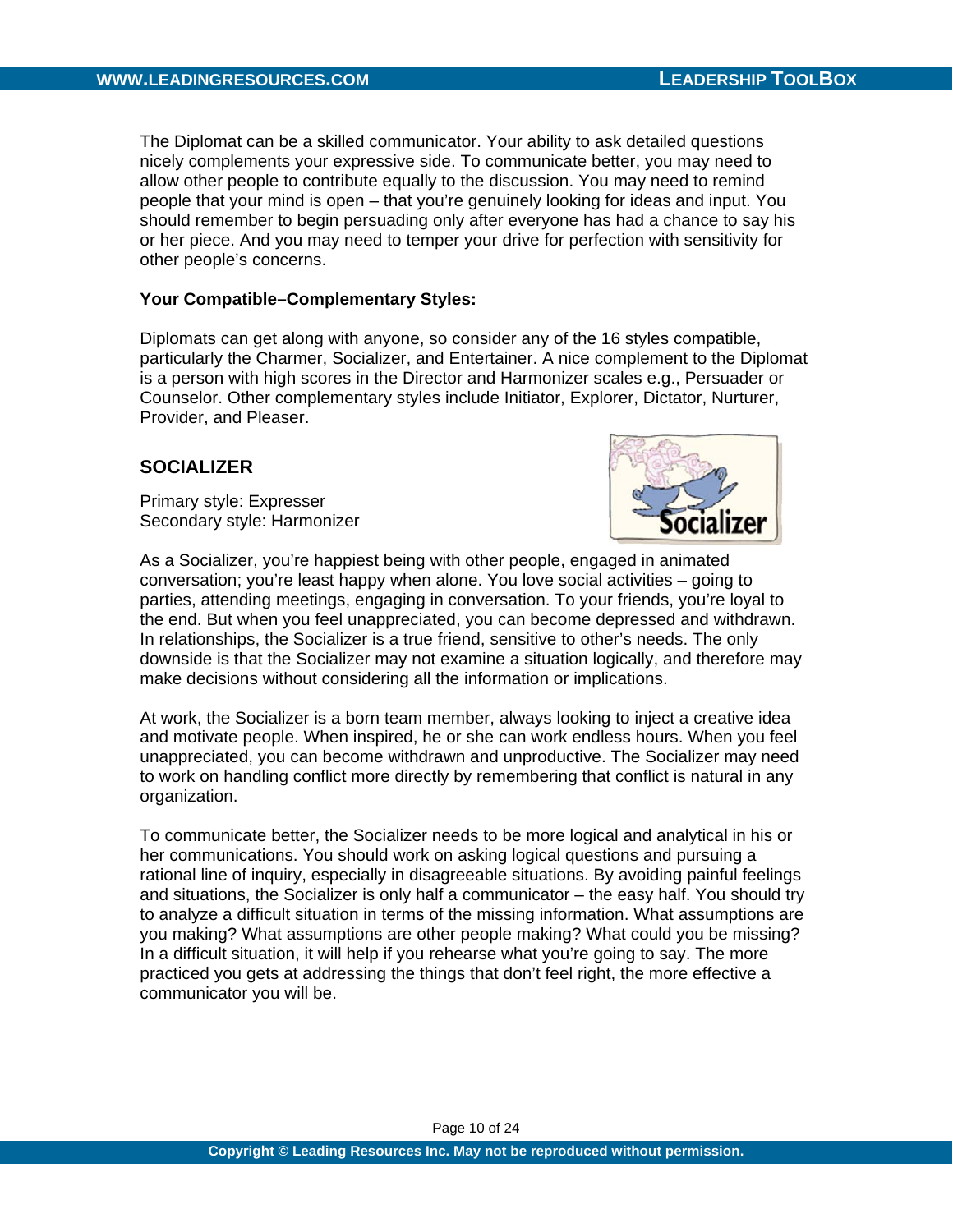#### **Your Compatible–Complementary Styles:**

Socializers are compatible with people who like to express themselves and are people oriented e.g., Charmer, Entertainer, Diplomat, Nurturer, Pleaser and Provider. In terms of complementary styles, they should look to people with high scores in the Director and Thinker scales e.g., Explorer and Investigator. Other complementary styles include Initiator, Persuader, Dictator, Investigator, Organizer, Supporter, and Analyzer.

## **The Expresser's Approach to Management**

As someone whose primary style is Expresser, you excel at brain storming. You love to imagine possible scenarios and come up with bold, creative solutions. You'll leapfrog from idea to idea, hoping to latch onto an idea that gets people excited. You can dazzle people with your ability to think on your feet. But if none of your ideas catch fire, you may become frustrated and turn to something else.

Expressers aren't natural delegators. They're so busy that they don't take the time to plan carefully what resources are required or who's best for the job. When conceiving a project, they tend to describe it one way on Monday, only to describe it differently on Tuesday.

To prevent havoc, the Expresser needs to commit to a specific set of outcomes and deadlines. By writing a detailed draft of a project, the Expresser can learn to edit his ideas and develop a final set of specs. Putting the project into words also compels a certain level of logical analysis – an invaluable exercise for an Expresser.

When projects go awry, the Expressers' natural enthusiasm and optimism may blind them to the damage done. They may need to seek the counsel of others to grasp the full impact of a situation. By not focusing on the full ramifications, the Expresser may be setting the stage for further failure later on.

The Expresser is seen as a charismatic, charming leader, with lots of energy and inspiration. People enjoy your company. But to become a more effective manager, the Expresser needs to buckle down and do the detailed analysis, rather than leave it to others. Practice organizing a task so that everybody has their work clearly spelled out with a detailed timeline. Make lists! And monitor people's progress with periodic checkins.

In terms of time management, the Expresser has two different clocks. One applies to himself; the second to everyone else. When he's talking, he'll let the clock run on. But when listening, he may grow impatient. This double standard is a trademark of Expressers. To become a successful manager, he needs to put everyone, including himself, on the same clock.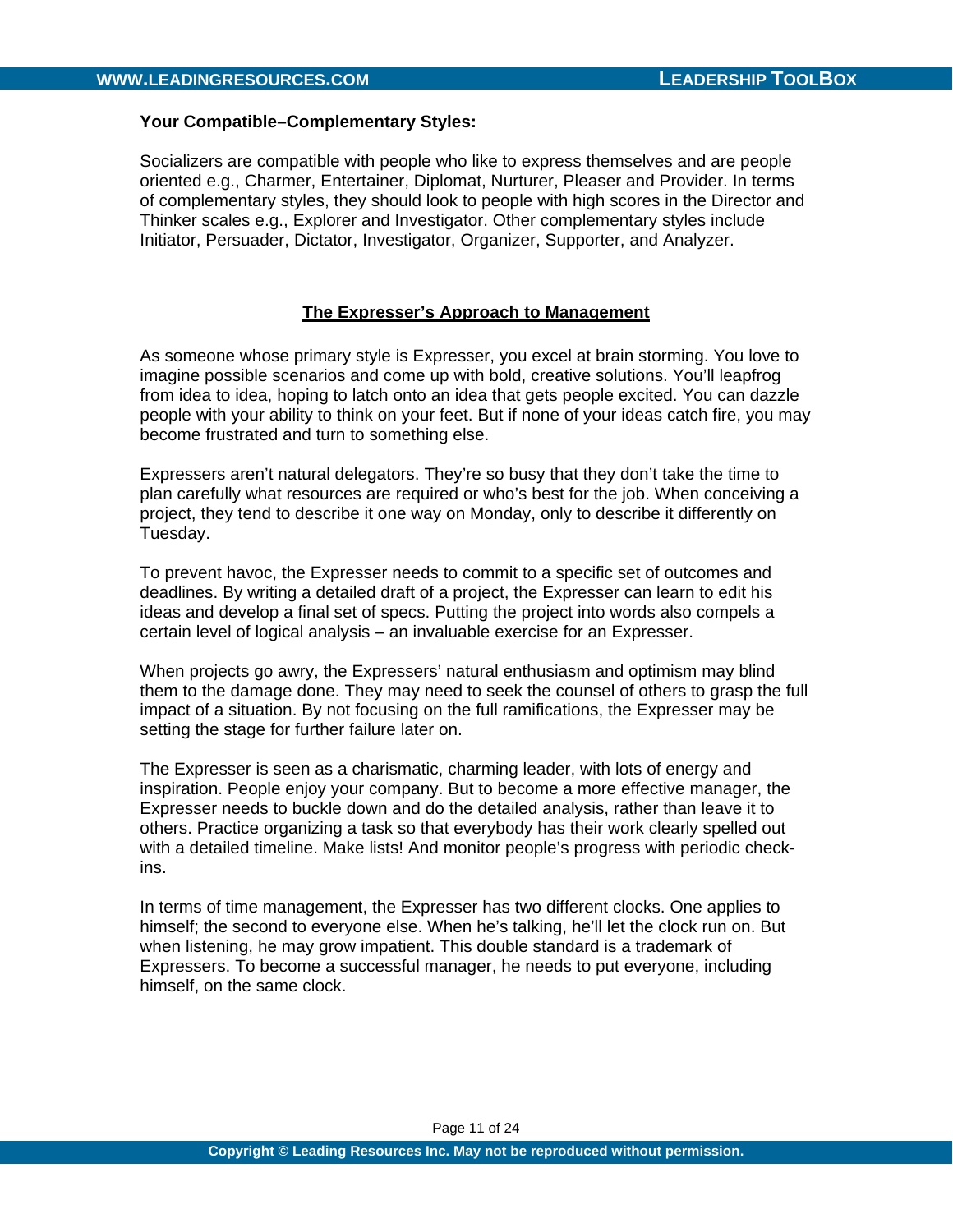## **The Expresser's Approach to Conflict**

#### With other Expressers:

Expressers want to express themselves. That means controlling the conversation. So conflicts typically revolve around maintaining control. In a meeting of Expressers, for example, the group leader should emphasize the need to balance listening with advocating. Make it a ground rule. By doing so, you set the stage for a productive meeting.

Another source of conflict surrounds commitments. Expressers tend to make vague commitments and consider deadlines "flexible." People are likely to be frustrated by the Expresser's lack of follow through. A good rule is for Expressers to force themselves to make written agreements whenever possible. And remember to go "the last mile" to finish a project completely.

When negotiating, two Expressers will tend to think out loud, to brainstorm, and to think out of the box. Which can be very productive. But it can also lead to a very disorganized conversation. Expressers may need an outside party to help steer the conversation. Again, when agreements are reached, it is very important to write them down.

When delivering bad news to an Expresser, do what comes naturally. Say: "I'm terribly sorry to upset you. But…." Then proceed to lay out the story with as much evidence from other people as possible. But don't forget to ask questions and listen!

#### With Directors:

If you're an Expresser, you have three challenges in dealing with a Director. First, you like to think aloud, which only confuses the Director. You need to train yourself to listen carefully – and then respond after you've had a chance to analyze the situation.

Second, you should rein in your emotions as much as possible. If you know there's going to be a confrontation, pick a time when you feel in control. Directors want toughminded analysis and action. Show them the numbers. Prepare two or three alternatives. Negotiate from a position of knowing what's most important to you. This is hard for Expressers. But force yourself to make choices.

Finally, Expressers tend to focus on people, the Director on tasks and projects. To resolve a conflict with a Director, get on the same wavelength. Don't say: "I'm teed off that our sales staff doesn't seem to be using our new software." Say: "Our sales team's failure to adopt our sales management software is having a serious impact on our sales revenues this month." Then offer two or three solutions.

#### With Thinkers:

For Expressers, a major source of conflict with Thinkers is being imprecise. Expressers often portray things in broad, general terms: "We need to penetrate the market for organic foods." Or: "We need to set aside money for the children's education." The Thinker prefers much more detail and precision. They'll ask many questions. "What do we know about the market? How is it defined?" Typically, the Expresser will grow

Page 12 of 24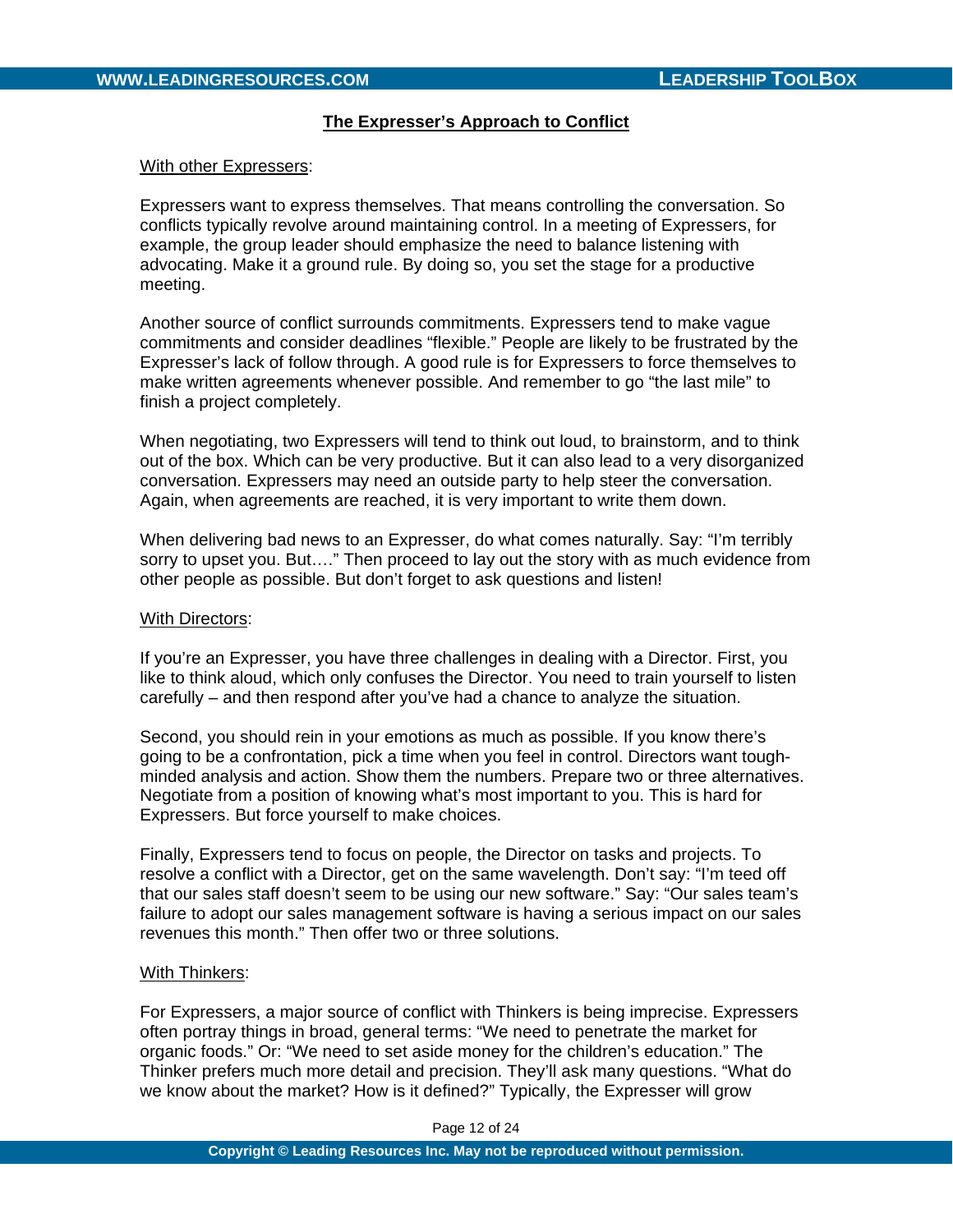frustrated by all these questions. He'll ask the Thinker to figure out a solution. This may leave the Thinker thinking: "Boy, is he lazy!"

When a conflict occurs, Expressers need to ask questions and find out exactly what went wrong. Again, it's going to require an investment of energy and concentration that the Expresser will find taxing. But in order to maintain trust with a Thinker, the Expresser must show respect for the Thinker's way of doing things. Only then can you reach an agreement on what to do next.

When delivering bad news, the Expresser should take time to organize his thoughts. Give the Thinker ample warning that you need to discuss something important. Find out when it will fit into his schedule. Then make sure you've given yourself enough time to answer all his questions.

#### With Harmonizers:

Expressers enjoy free-flowing conversations filled with imaginative ideas and have a high tolerance for ambiguity. The Harmonizer likes order, structure, and predictability. Put these two together and you have a recipe for conflict.

For example, the Expresser may think he's being clear when he says: "We need to totally rethink the way we're handling this client. Put the team together and give me your best thoughts at the sales meeting tomorrow." But the Expresser has failed to define the issues or the goals. As a result, the Harmonizer is baffled about how to approach the problem.

When a conflict occurs, the Expresser needs to handle the situation gingerly. You need to recognize that your preference for loose talking and ambiguity won't serve the situation well. You need to take responsibility for your lack of clarity. You should point out to the Harmonizer exactly where the misunderstanding occurred. You should state your resolve to change your style of communicating. And then the two of you should decide what steps to take.

In presenting bad news to a Harmonizer, demonstrate your concern for everyone involved. If you have a solution, show how it minimizes damage to other people.

Page 13 of 24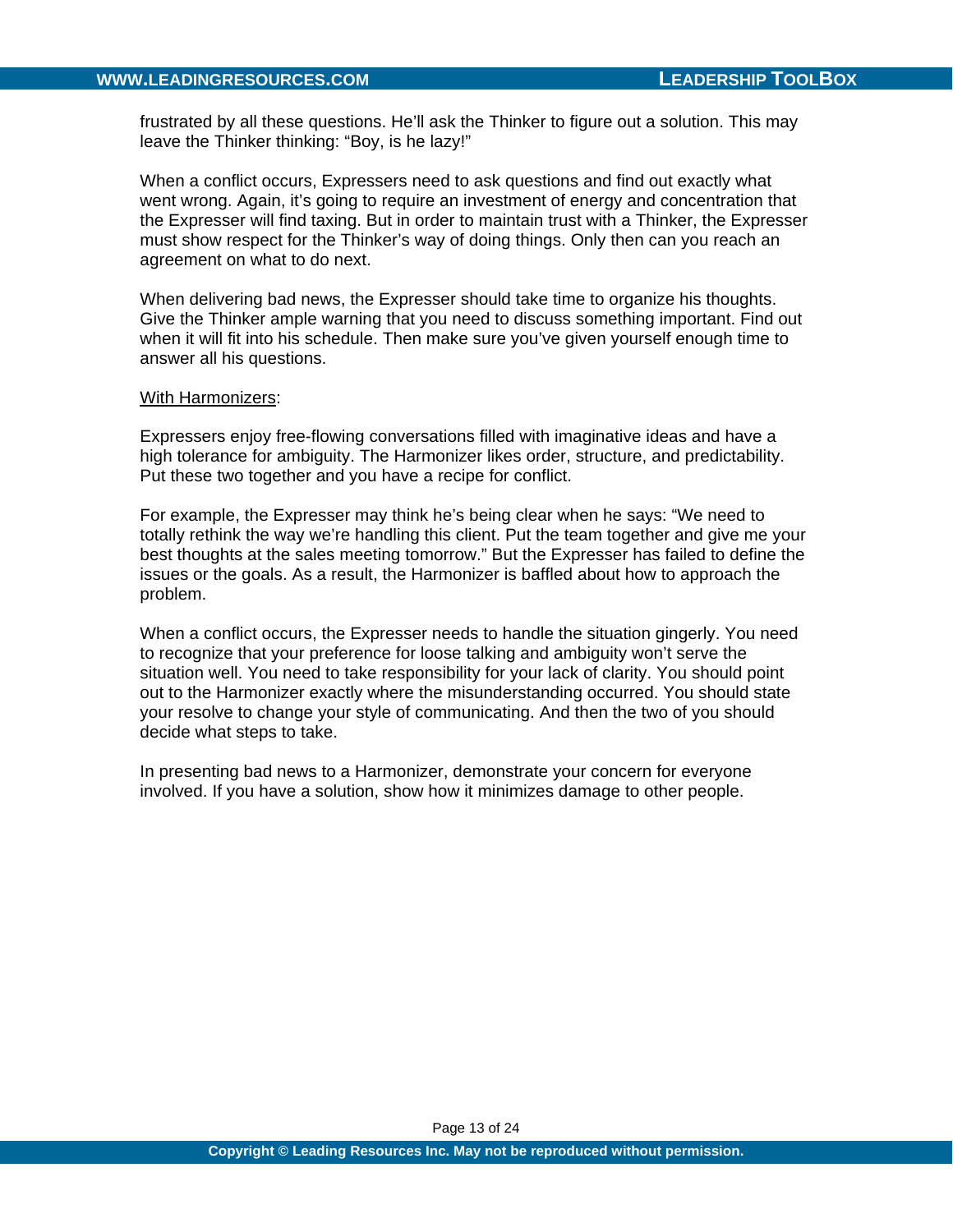# **THINKERS**

# **INVESTIGATOR**

Primary style: Thinker Secondary style: Director

As an Investigator, you like to be viewed as an encyclopedia of information, a walking expert. You're happiest when someone asks you a question or taps you to perform a logical task. You're not very



focused on people's feelings, preferring to observe life and all its curious ways with an air of detachment. Your logical, focused personality is at its best during times of crisis, when you're known for calmly analyzing the situation and keeping your head while all about you are losing theirs.

At work, the Investigator is perceived as cool, calculating, and competent. You may make an excellent engineer because you enjoy figuring out how things work and using your knowledge to improve them. You enjoy being called upon to provide solutions on the spot; as a result, you make a good trouble-shooter.

To communicate better, the Investigator needs to curb his or her desire to dissect everything and everybody. You are by nature a good listener and communicator when the subject is a task, or a process, or a piece of equipment. But you may resist using the same skills of inquiry when it comes to people. By being more willing to expose yourself to other people's feelings and points of view, and by being willing to disclose your own feelings, you'll find that you can solve organizational problems, too.

Because you have a naturally cool demeanor, you might try using facial and hand gestures more often to make your points. Above all, you should train yourself to think about how other people feel. If you succeed, you'll make a great communicator.

## **Your Compatible–Complementary Styles:**

Investigators are compatible with people who share their desire to think and communicate in logical, precise terms e.g., Analyzer, Explorer, Organizer and Supporter. A nice balance for the Investigator is someone with high scores in the Expresser and Harmonizer scales e.g., Socializer or Nurturer. Other complementary styles include Charmer, Entertainer, Diplomat, Counselor, Provider and Pleaser.

# **ORGANIZER**

Primary style: Thinker Secondary style: Expresser



As an Organizer, you enjoy getting people to do things together, which makes you effective in almost any social situation. Your

compassion and dedication to other people is apparent. The Organizer is comfortable talking about other people, but not particularly comfortable talking about himself. Your relationships tend to be varied and well rounded – if a bit lacking in passion. Your style

Page 14 of 24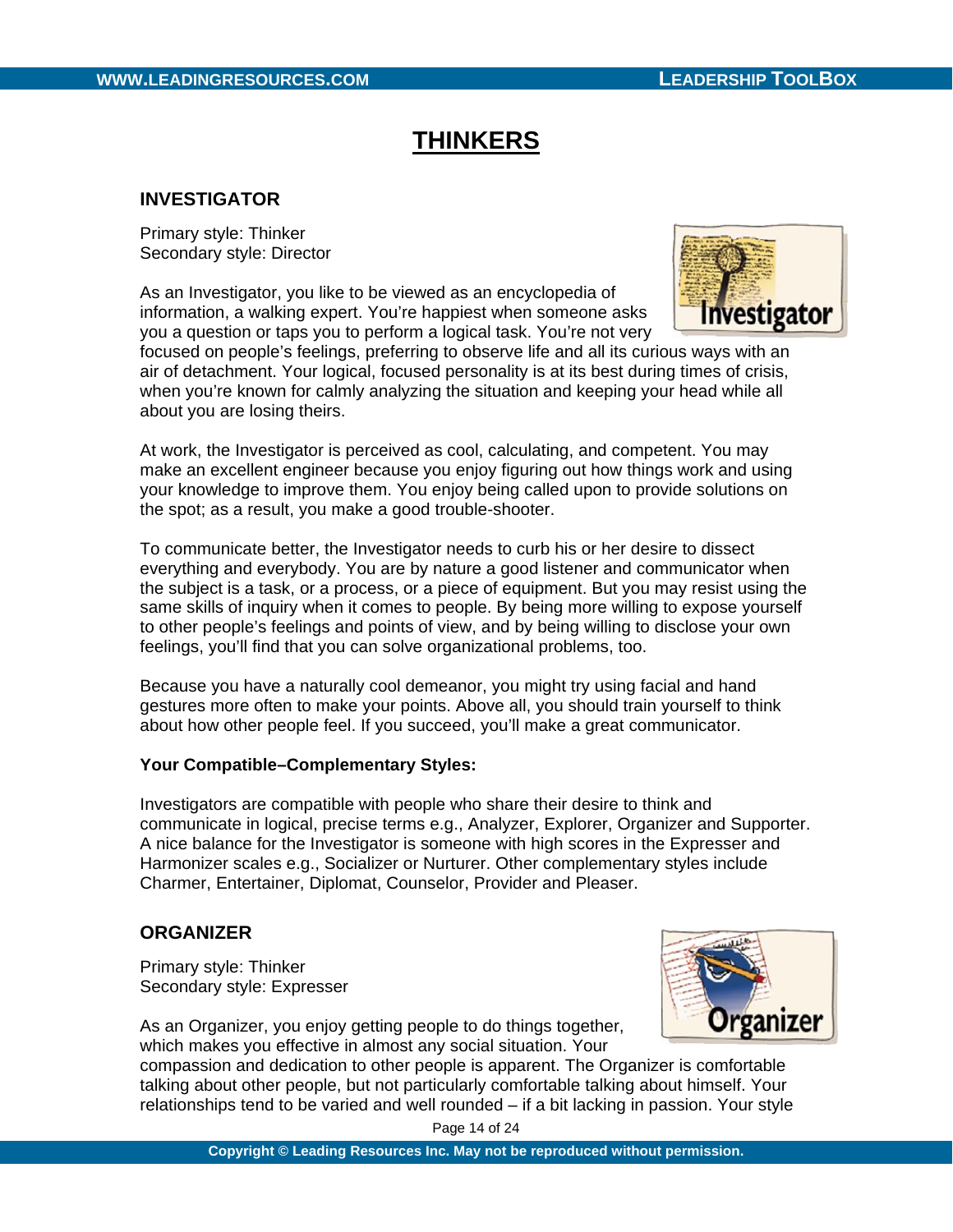of communicating is to avoid trouble spots, which may make you less of a leader than you could be.

At work, the Organizer is respected for your principled and conscientious way of doing things. Compassionate toward people, you enjoy helping them interact and work together, which makes you a good manager. You at times need to go someplace where you can be focused and alone.

The Organizer has the ability to be a strong communicator. You know how to ask questions and analyze a situation. You also know how to say things in a sensitive, understanding way. Your challenge is to communicate when there's a potential conflict. You may be reluctant to take a position or raise an issue that you feel may be a magnet for controversy or criticism. You need to be willing to step in and find out what people think and get their opinions. By asking for input, you can build ownership in the decision. By beating around the bush, you'll only leave everyone feeling frustrated.

## **Your Compatible–Complementary Styles:**

The Organizer will be compatible with any of the 16 styles, particularly people who share their careful approach to solving problems e.g., Analyzer, Investigator, and Supporter. A nice balance for the Organizer is someone with a high score in the Director and Harmonizer scales e.g., Persuader or Counselor. Other complementary styles include Dictator, Initiator, Explorer, Nurturer, Provider and Pleaser.

# **ANALYZER**

Primary style: Thinker Secondary style: Thinker

The Analyzer is painstaking and thorough with detail, valued for



following a logical process and getting tasks done the correct way. You are happiest using your logical abilities to solve problems, and least happy when forced to engage in social activities. To others, the Analyzer can be viewed as something of a social misfit. You tend to avoid showing your feelings or asserting your own desires. This makes you an enigma to those around you, who don't know how to get close to you or offer help when needed.

At work, the Analyzer can be counted on to respond positively to accomplishing a specific task – so long as it falls into your area of expertise and can be tackled using a tried and true approach. The Analyzer is adept at collecting information, but not at seeing the bigger picture. So in your communications, you may appear to be prematurely focused on details when the goal remains unclear. At times your style may appear too conservative and inflexible.

To become a more effective communicator, the Analyzer needs to be willing to open yourself up to outside input and ideas. Your biggest barrier to being an effective communicator is holding back too much. You should try expressing your point of view and asking other people whether they see it the same way – or whether there's another equally valid interpretation. You should force yourself to solicit a full spectrum of opinion.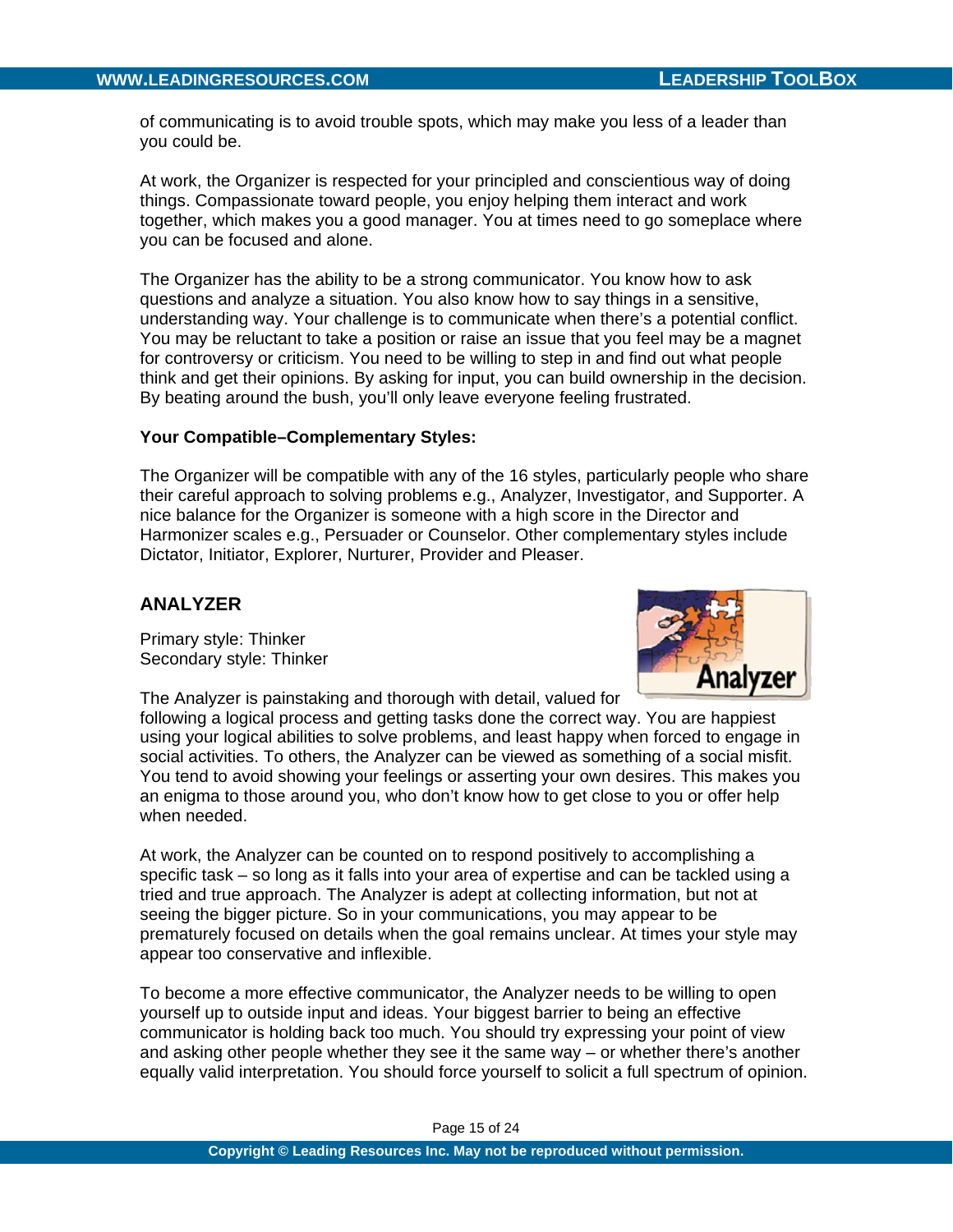As you open up and people feel more comfortable around you, you'll discover you're more apt to become a far more successful communicator.

## **Your Compatible–Complementary Styles:**

The Analyzer will be most compatible with people who think logically and carefully e.g., the Investigator, Explorer, Organizer, and Supporter. A good complement to the Analyzer is a person with a high score in the Expresser scale e.g., Entertainer, Charmer, Diplomat, and Socializer.

# **SUPPORTER**

Primary style: Thinker Secondary style: Harmonizer



The Supporter's patience with people, and innate kind-heartedness, make you an ideal person to turn to for help. You can be analytical when the situation requires it, but you are always looking out for other people. Cautious and conservative by nature, the Supporter prefers that someone else take the risks. In your communications, you display a high level of loyalty and caring for other people. But you should be on guard that your low-risk approach doesn't land you in hot water – you may stick with something or someone far too long.

At work, the Supporter is patient and kind, preferring to blend a cautious approach with a desire for harmony among your colleagues. You are valued for knowing the rules and traditions, and for paying close attention to the consequences of a given decision on the people involved. You make a good peace-maker or negotiator. You're not likely to be known for your innovative thinking, which may limit you in certain types of jobs.

The Supporter is a natural communicator, especially when discussing an issue or concern outside himself. But you can be reluctant to assert your own feelings and ideas. When you wish to communicate something about yourself, you should try the same patient approach you take with others. You should preface your remarks by saying you want to speak plainly – then say exactly what you feel. You shouldn't worry about appearing too blunt or honest. You run little risk of being thought insensitive. Once you have expressed your views, you'll find it breaks the ice for others to speak honestly about the same issue.

# **Your Compatible–Complementary Styles:**

The Supporter will be most compatible with people who share their careful, concerned approach to solving problems e.g., Analyzer, Investigator, Organizer, and Provider. If you're looking for a complementary style, it would be someone with a high score in the Director and Expresser scales e.g., Initiator or Charmer. Other complementary styles include Explorer, Persuader, Dictator, Socializer, Diplomat, and Entertainer.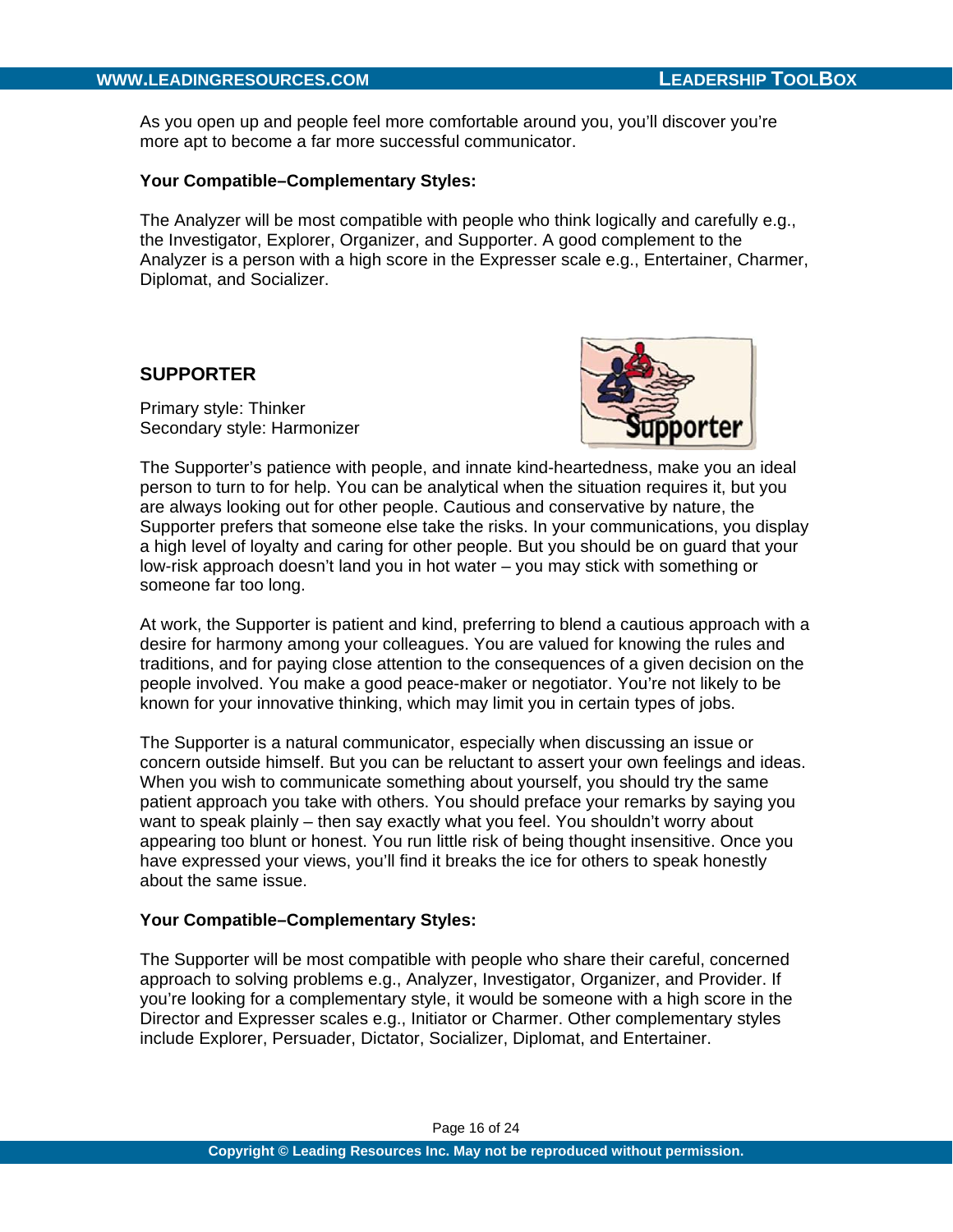## **The Thinker's Approach to Management**

As someone whose primary style is Thinker, you excel at planning. You enjoy knowing that you've covered every contingency. But planning alone cannot guarantee success. You may overlook the kind of bold, creative thinking that allows you to identify the best alternatives. Rather than starting a project by looking at the logistics and timetable, a better approach is to invite creativity first, and only afterwards give rein to your natural planning abilities.

Thinkers are natural delegators. You logically consider the desired outcomes, the deadlines, and the necessary resources. You're capable of setting up a project management plan that spells out a two-year timeline. You're also good at monitoring progress, giving praise to people who've completed their tasks.

To become more effective managers, Thinkers may need to be more open-minded and warm toward others. If you ask people for feedback, don't forget to first affirm the value of their input. Give people the chance to express opposing points of view. Above all, keep an open mind and use your logical gift to sift through and select the best ideas.

As a Thinker, you're aware of time. But you view deadlines as a necessary evil. You're much more concerned about the quality of the work than about the time it takes. In a management role, that can be a fatal error. Thinkers need to be aware that once they've set a deadline, for themselves or anyone else, it costs the organization every day that it is delayed. (Anyone who manages a Thinker should design a compensation system that rewards him for meeting deadlines – and penalizes him when he doesn't!)

As a Thinker, you can be overly reliant on old, proven ways of doing things. You may display reluctance to try out a new technology or embrace a new way of doing things. This conservative approach could limit your growth as a manager. Counter it by promising to teach your staff new techniques and technologies. Keeping that promise will force you to learn them first.

# **The Thinker's Approach to Conflict**

#### With other Thinkers:

As a Thinker, you are careful, precise and focused. You can also be inflexible. So your conflicts with another Thinker typically arise over the correct approach to accomplishing a task or solving a problem.

The proper approach to resolving a conflict between Thinkers is to analyze the assumptions that underlie each person's approach. Lay out on a sheet of paper each person's rationale. Make sure you capture all of their arguments. Then break down the assumptions reflected in each rationale. Once you've written down each assumption, ask each other: What do we need to know that we don't know in order to resolve this conflict?

Page 17 of 24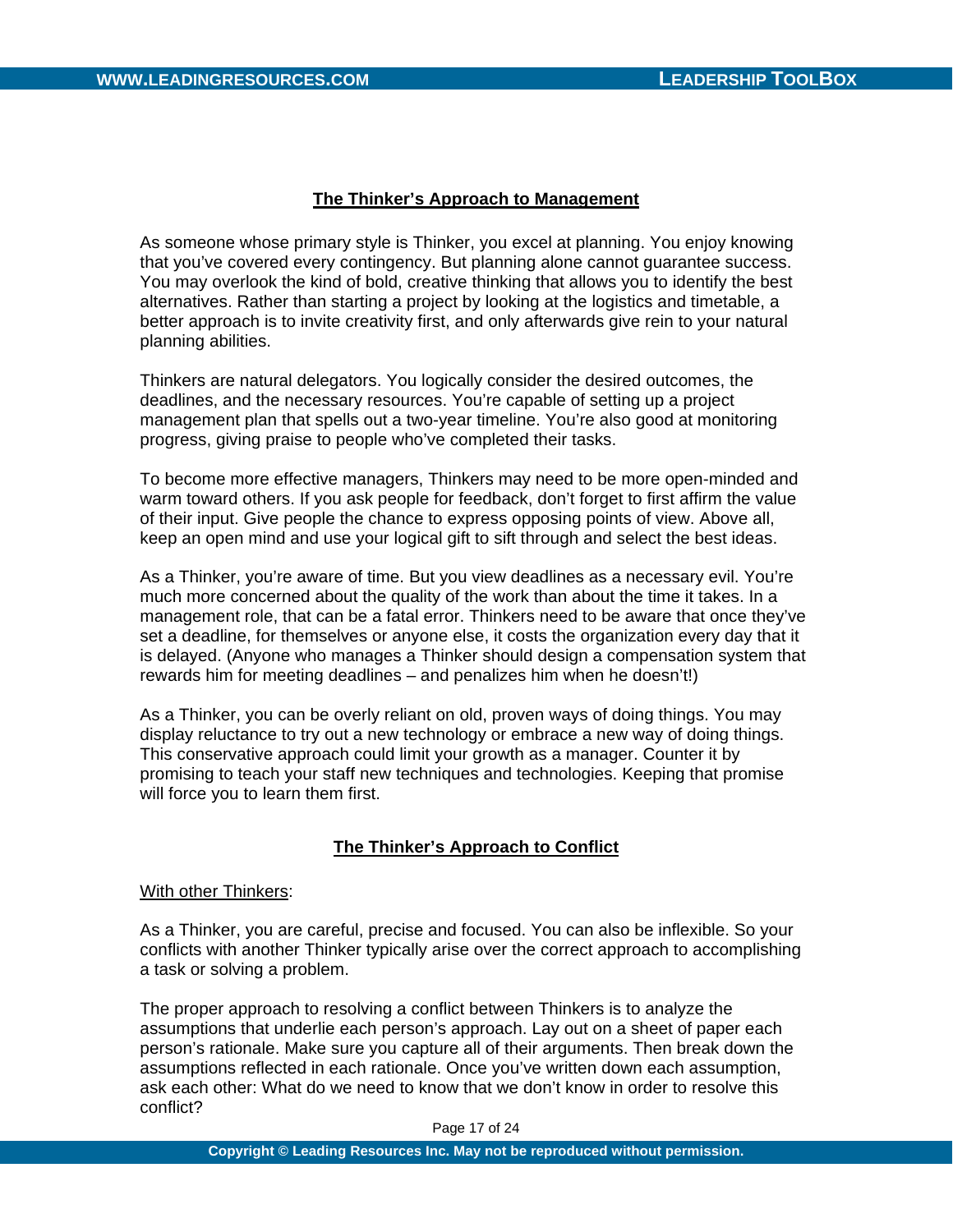By partaking in a collaborative process to resolve the problem logically, Thinkers can overcome almost any conflict.

#### With Directors:

If you're a Thinker, you share with Directors the quality of following your head, not your heart. Conflicts can arise because you take your time to get something done correctly, whereas the Director is more impatient. When you find yourself at odds with a Director, curb your tendency to dissect things. Instead, get right to the point, state what you think ought to be done, and negotiate an agreement. It's a good idea to follow up in writing. The Director will appreciate your "take charge" approach.

Don't try to gild bad news for the Director. He wants it straight and factual, right away. Your matter-of-fact style will help the Director think you've got everything under control.

#### With Expressers:

Thinkers are organized, precise and logical. Expressers are free-wheeling, adventurous, and imprecise. Since they view things from opposite poles, conflicts are not uncommon. As a Thinker, you can handle conflict with Expressers by listening attentively, giving logical feedback, and helping the Expresser weigh the options. Once the Expresser calms down, he'll value your thoughtful approach and negotiating style.

Thinkers should beware falling into the trap of trying to come up with creative solutions for the Expresser. Most of the time, the Expresser will have considered hundreds of options, but none of them in great depth. Instead, play the role of sage counselor, reviewing the best alternatives and pointing out the pros and cons.

#### With Harmonizers:

Thinkers get into conflicts with Harmonizers over process. For example, a Thinker may view a Harmonizer as lacking the necessary precision and attention to detail. "If you had followed instructions, this wouldn't have happened," the Thinker will be tempted to say.

But direct criticism will cause the Harmonizer to become defensive and withdrawn. Instead, the Thinker should strive first to demonstrate his concern for the Harmonizer, taking time to engage in small talk and stressing the importance of their relationship. Having laid a foundation of trust, the Thinker can then focus on the problem. But ask a question rather than state the criticism directly: "Have you figured out what went wrong with the batch process on module number seven?"

The same technique applies when the Thinker is the bearer of bad news to the Harmonizer. Make sure you demonstrate your sensitivity to how each individual will be affected while delivering the message.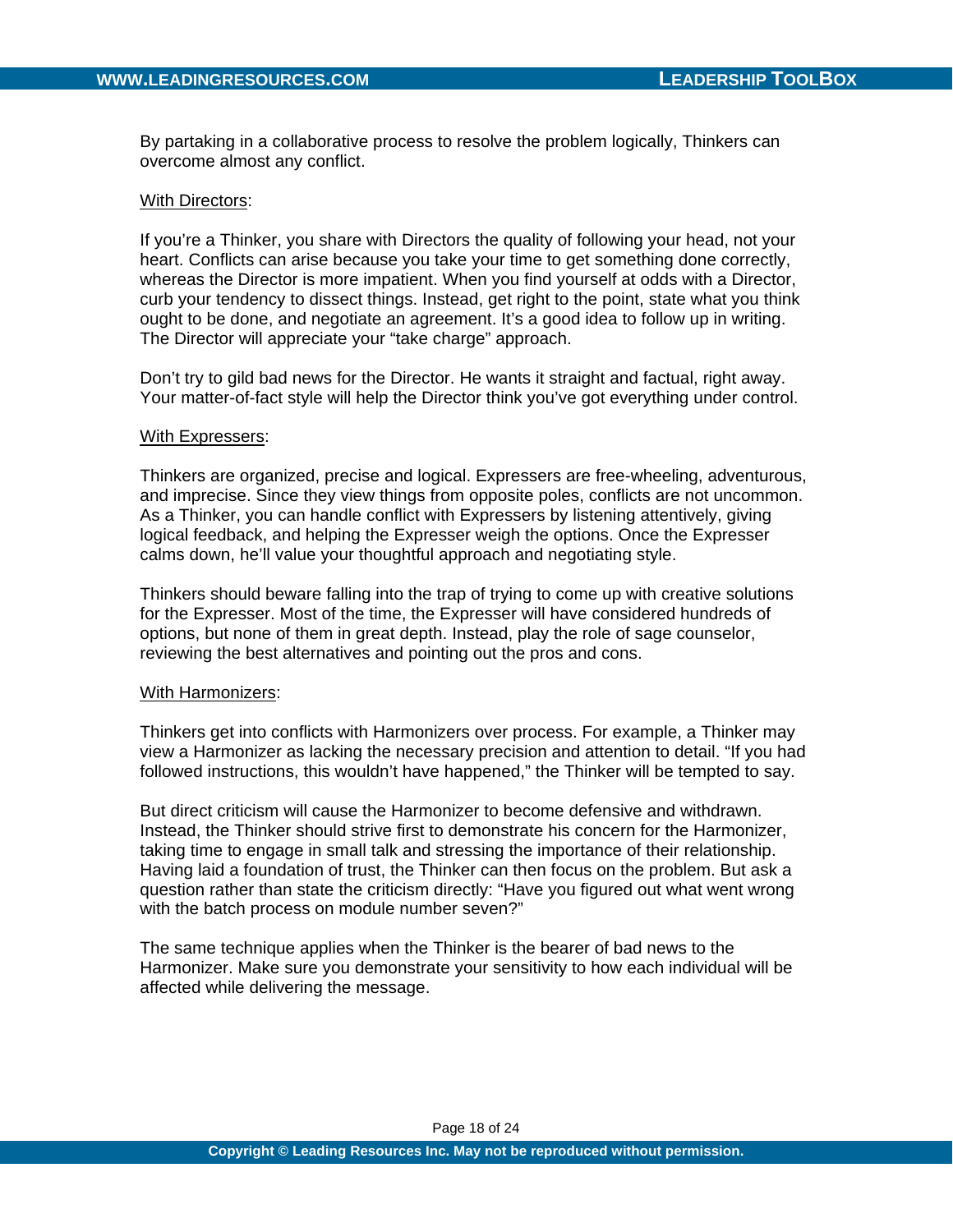# **HARMONIZERS**

# **COUNSELOR**

Primary style: Harmonizer Secondary style: Director

The Counselor's strong suit is finding out what other people need and then helping them get it. You're better than most at mediating disputes. You may even have played matchmaker. The Counselor is something of a dual personality: happy to go along for the sake of



the group, yet at times feeling a strong urge to be very focused and driven. You operate from a deep sense of loyalty to your friends and loved ones. In relationships, you are perceived as caring and competent. You tend to take criticism personally.

At work, the Counselor is likely to be someone people turn to for help. As a communicator, you are gifted in being able to articulate people's concerns and needs. Your ability to empathize with other people's points of view makes you a trusted and respected figure. Because you operate from a deep sense of loyalty to the cause, you can be effective at mediating disputes, since you're rarely seen as operating out of your own self interest.

You may have a tendency to avoid your own personal conflicts. To communicate more effectively, you need to make sure you take the time to figure out your own priorities and goals. Your tendency not to reveal yourself makes it difficult for other people to understand what you need or to help you in times of trouble. This can lead to a dilemma – people want to help you, but they don't know how.

As a starting point, the Counselor should practice stating his or her thoughts and feelings, couching them in terms like: "I know you would be honest with me, so let me try to be honest with you." Guard against being overly optimistic in your communications. Try to be honest and clear about potential problems, not mask them.

## **Your Compatible–Complementary Styles:**

Counselors are compatible with any of the 16 styles, particularly people who share their sensitivity to other people's feelings e.g., Nurturer, Provider, and Pleaser. A nice balance for the Counselor is someone with high scores in the Expresser and Thinker scales e.g., the Diplomat or Organizer. Other complementary styles include Charmer, Entertainer, Socializer, Analyzer, Investigator, and Supporter.

# **NURTURER**

Primary style: Harmonizer Secondary style: Expresser

As a Nurturer, you're easy-going, accepting, and friendly. You're both a good listener and a good talker. People tend to turn to you when they're down. In social situations, the Nurturer is always



looking to create cooperation. In relationships, you're viewed as sweet-natured, warm,

Page 19 of 24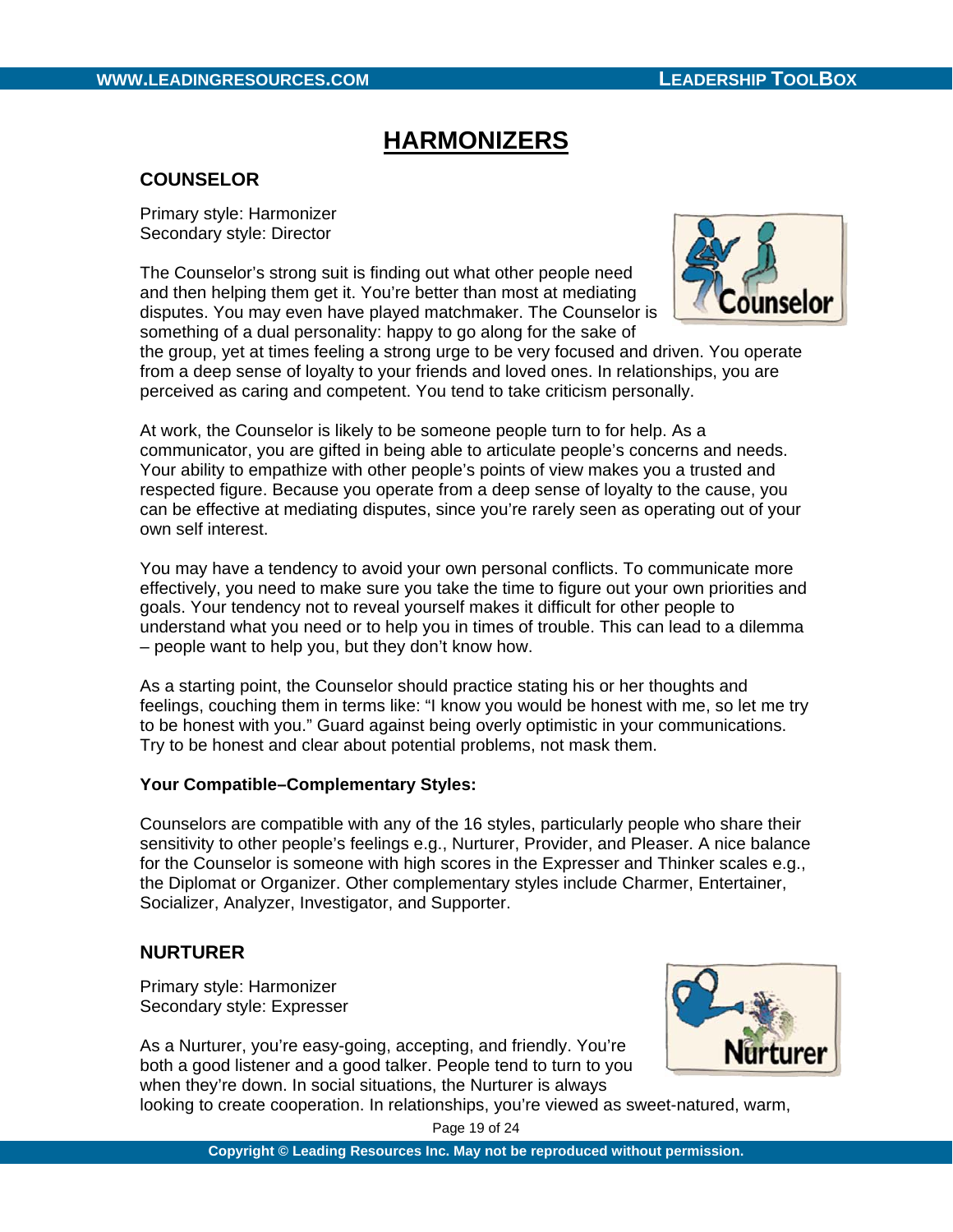and enthusiastic. You like any kind of social activity involving friends and colleagues, whether it's a going to a meeting, planning an event, or attending a convention. At times you may let socializing get in the way of achieving your goals.

At work, the Nurturer is an open-minded and congenial communicator. You get included in a lot of committees, because your enthusiasm and cooperation make you effective at bridging different people and groups. You're perceived as someone who knows the latest gossip, so people turn to you for information. You tend to be happiest in jobs that allow you to use your considerable people skills. Your weakness is that you're prone to not finishing what you start.

The Nurturer can be an effective communicator, especially as a go-between when people need to understand each other's true feelings. To communicate more effectively, the Nurturer needs to spend more time analyzing the financial and pragmatic ramifications of a particular decision or course of action. You should practice following a logical process to its conclusion, and making sure that all information is considered before a decision is reached.

When faced with a tough decision, force yourself to take some action, even if no action at all seems like the easier course. In your communication, you should stress both cons and pros, not just the pros. People will still like you – even if they don't like some of the information you bring to the table.

#### **Your Compatible–Complementary Styles:**

Nurturers are compatible with people who share their sensitivity to other people's feelings. This includes the Pleaser, Provider, Counselor, and Socializer. If you're seeking a complementary style, it would be someone with a high score in the Director and Thinker scales e.g., the Explorer or Investigator. Other complementary styles include Dictator, Persuader, Initiator, Analyzer, Organizer, and Supporter.

# **PROVIDER**

Primary style: Harmonizer Secondary style: Thinker



As a Provider, you're in your element doing things for others. You love figuring out just the right gift to buy for someone's birthday; you

enjoy figuring out solutions to other people's problems. The Provider is a traditionalist; no one would accuse you of being too daring. Sensitive and careful of others, you are likely to have many friends. In relationships, you're loyal and steadfast – maybe even when it's not in your best interest. You prefer someone else to take the lead. You're very aware of other people's behavior and can show a judgmental streak – especially of people not like you.

At work, the Provider tends to succeed by a combination of people skills and dogged determination. You're very good at figuring out what motivates other people. This can make you effective in preparing sales presentations – though not in presenting them (you tend to be uncomfortable in front of a crowd). Not showy or flashy in temperament

Page 20 of 24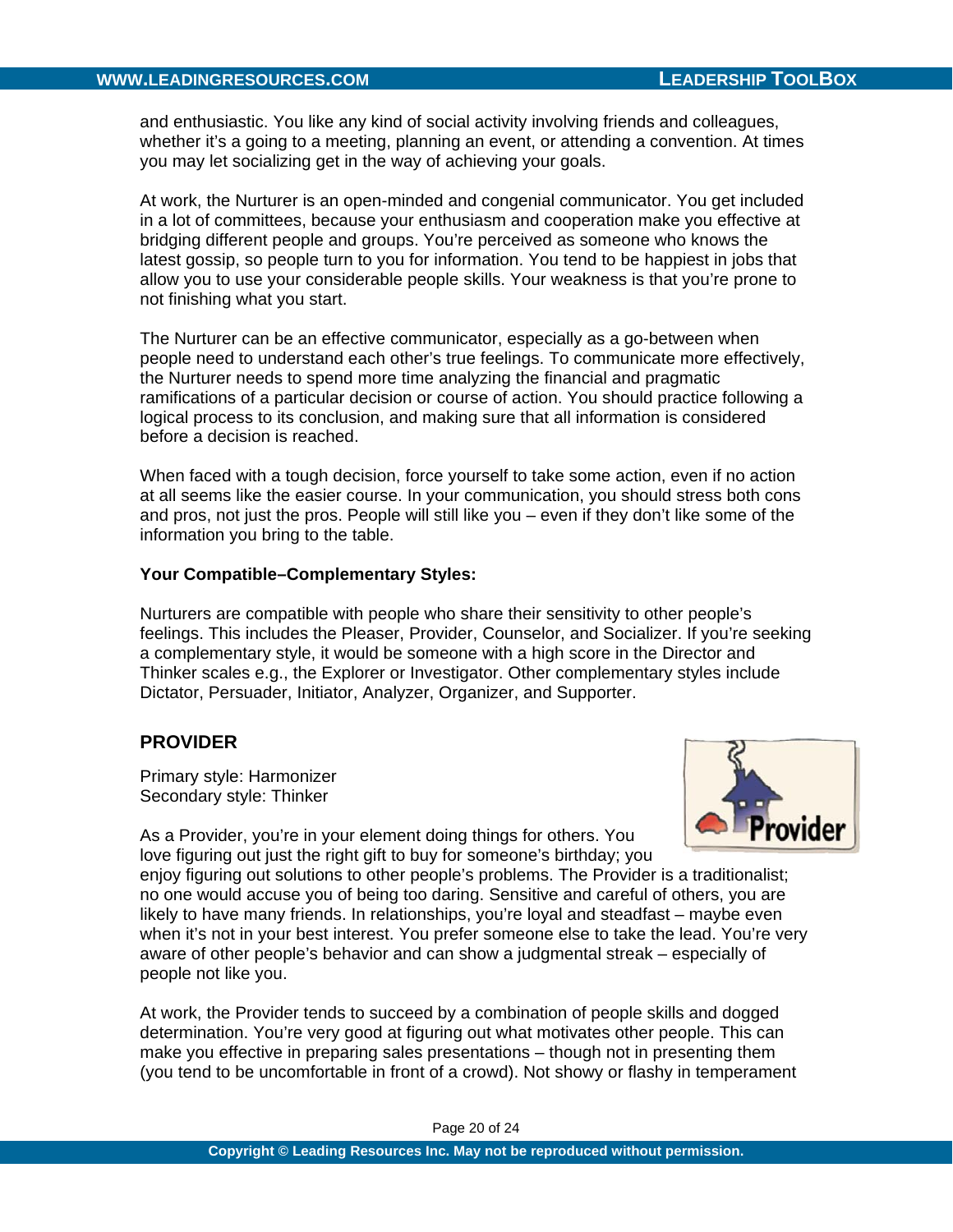or style, you're valued for your steady contribution to the team. However, you have to keep that judgmental streak under control.

To communicate more effectively, the Provider needs to be more willing to assert his own opinions and feelings. When you're being assertive, you may think you're gone overboard. Not to worry! You can be even more so. An excellent listener, the Provider could easily become a very effective communicator if you would demand for yourself some of that listening time you're so willing to give others.

#### **Your Compatible–Complementary Styles:**

The Provider will be most compatible with people who share your deep concern for other people e.g., the Counselor, Nurturer, and Pleaser. A good complement to the Provider is someone with high scores in the Expresser and Director scales e.g., Initiator or Charmer. Other complementary styles include Explorer, Persuader, Dictator, Diplomat, Socializer, and Entertainer.

## **PLEASER**

Primary style: Harmonizer Secondary style: Harmonizer



The Pleaser is quiet and shy. Your loyalty, patience, and concern for others are your greatest strengths. You live for the comfort of relationships with other people. You are likely to do anything to avoid a scene or an argument, which is why you wouldn't dream of forcing your opinions on others – unless you know they're shared. The Pleaser's happiest moments are spent in quiet conversation. In relationships, you are modest, cautious, and conventional. You prefer to let someone else take the lead, so long as they are mindful of you and don't cause any embarrassment!

At work, the Pleaser likes to spend free time building relationships with other people. With regard to accomplishing tasks, you most likely have a set way of doing things, and may not easily be swayed to another – perhaps more suitable – method. This can make the Pleaser seem stubborn and rigid. You can hold strong opinions, but because you don't like conflict, you withhold your opinions from others. This may limit your progress in the long run.

Communication is a dance in which partners need to alternate taking the lead. To communicate more effectively, the Pleaser should learn to lead. You should ask a friend to give you fifteen minutes of serious, undivided listening time. You should rehearse what you're going to say, then state exactly how you feel about the situation. Then ask them to paraphrase what you said: "Do you understand what I mean?" Through this process, you may come to realize that you can rely on your friends as much as they rely upon you.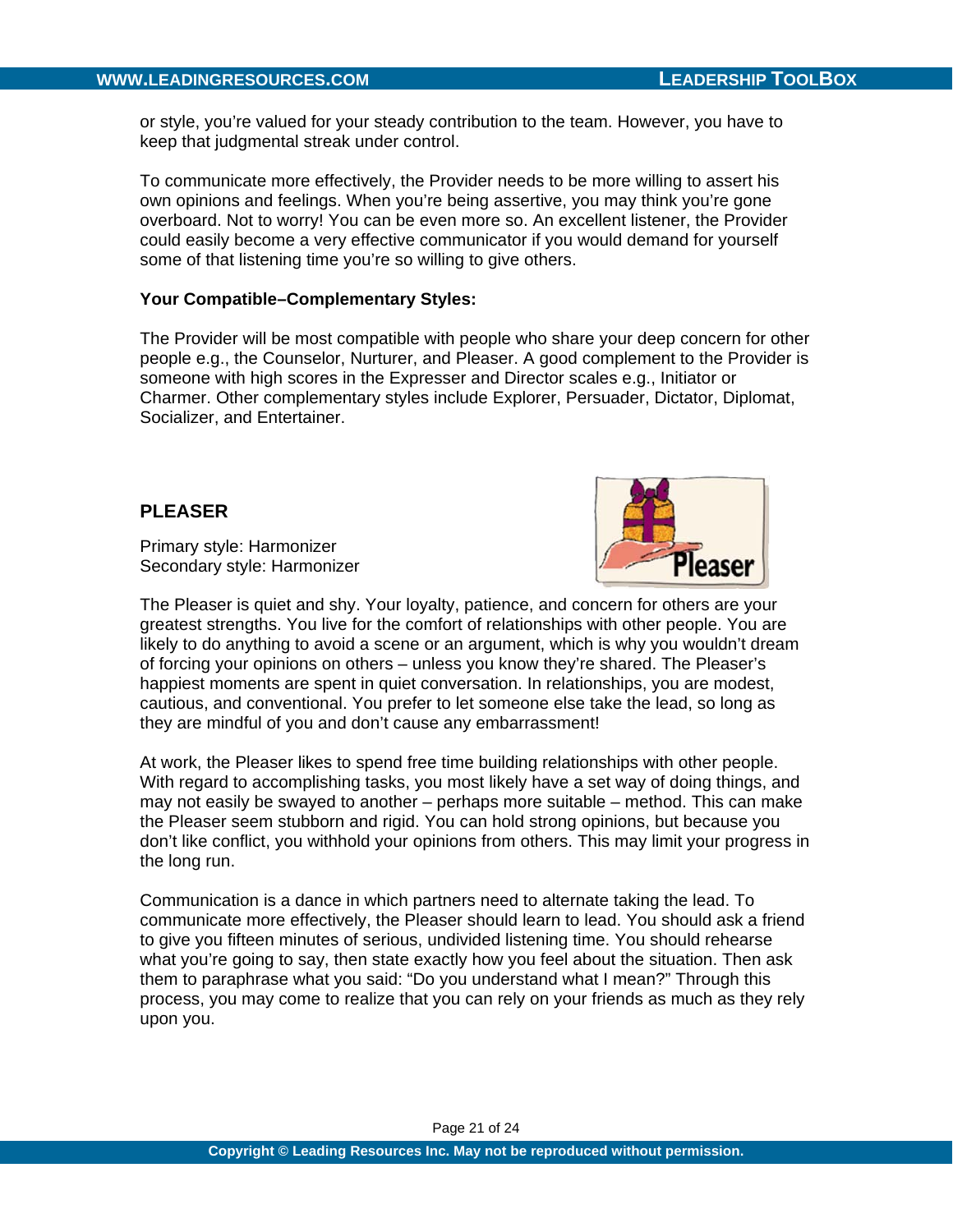## **Your Compatible–Complementary Styles:**

Pleasers will be most compatible with people who share their deep concern for other people e.g., the Provider, Counselor, and Nurturer. A good complement to the Pleaser is someone with high scores in the Director scale e.g., the Initiator, Explorer and Dictator.

# **The Harmonizer's Approach to Management**

As someone whose primary style is Harmonizer, your approach to planning is to do what's best for the people around you. This team approach gives you a natural gift for management. People know you'll go to bat for them, so they'll go to bat for you.

Your drive to please makes you a highly popular manager. But as a manager, one of your responsibilities is to set priorities. The quality of pleasing others may cause inconsistent or contradictory priorities to get incorporated into your plans. Sometimes, these contradictions don't emerge until much later. When they do come to light, you may be genuinely shocked and either look for help – or give up in frustration. All because you allowed yourself to get caught between needing to plan and wanting to please.

One strategy for the Harmonizer is to identify a sage counsel to ask for help in setting priorities. This person should have the hard-nosed, bottom- line approach you lack. By seeking good counsel, you'll learn to set priorities on others and yourself.

Another quality of a good manager is the ability to impart constructive criticism. As a Harmonizer, you may find it difficult to criticize for fear that people will think ill of you. However, once you learn that constructive criticism can help people do a better job, you can become very adept at managing people.

Your approach to time management is to be generally unaware of it. You prefer to focus on whatever it is that you're doing. As a manager, this can set the wrong tone for the people around you. Projects can be delayed; conflicts can be swept under the rug. When the deadline comes, you're likely to feel overwhelmed.

The better strategy, obviously, is to practice time management. Set daily deadlines. Penalize yourself for missed deadlines. If you can couple your natural skill with practice at setting priorities and deadlines, you can be a very successful manager.

# **The Harmonizer's Approach to Conflict**

## With other Harmonizers:

As a Harmonizer, you're not likely to want to deal with a serious conflict – even with another Harmonizer. By nature, you'll want to keep a lid on your feelings and smooth over any problem.

Your desire to avoid confrontation can work against you, however. Harmonizers need to discuss conflicts openly and candidly. You can start by stressing how much you want the conflict to be resolved. Be sure to disclose your personal reactions to what happened.

Page 22 of 24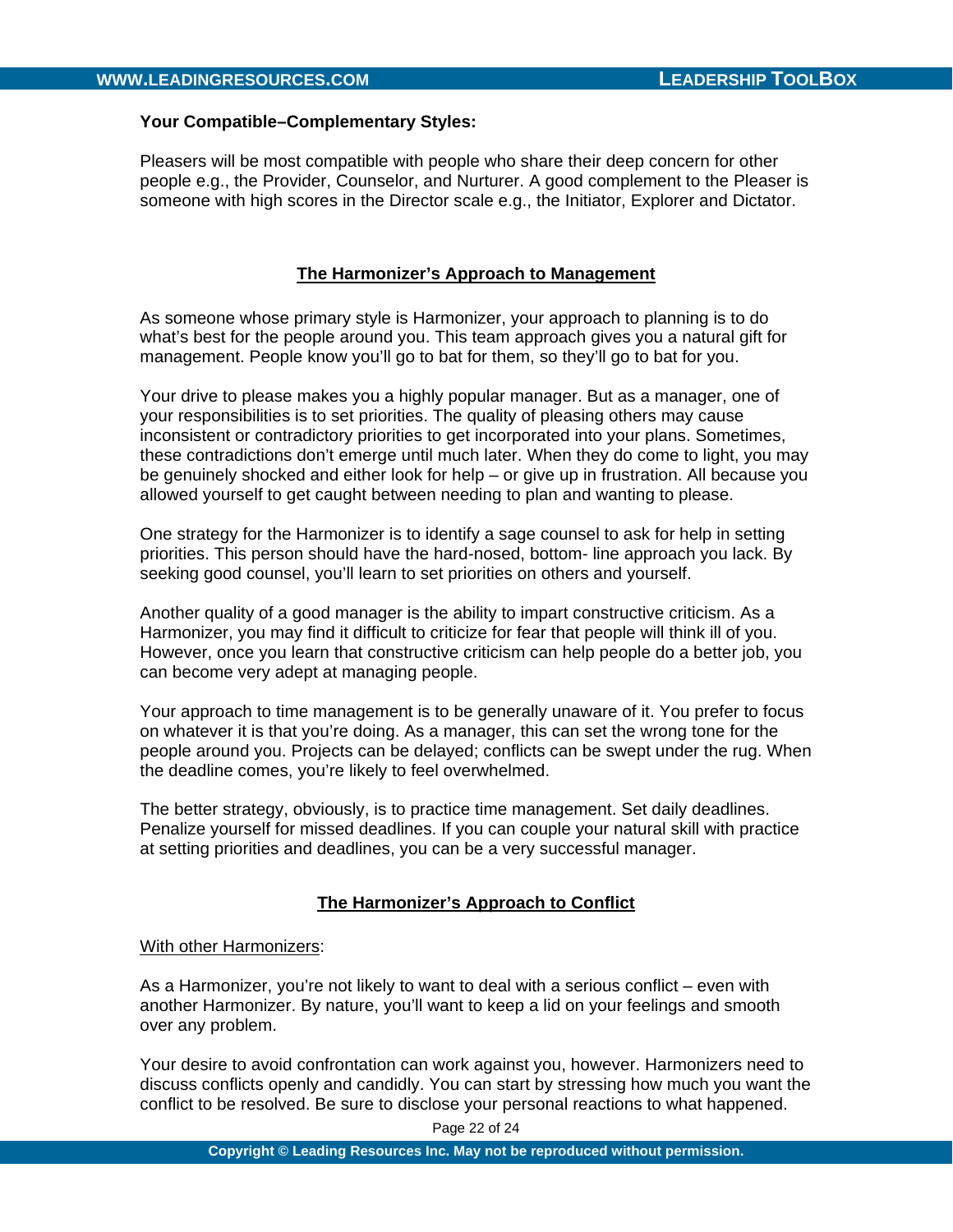Ultimately, follow your desire to resolve the conflict by inviting other people to help you assess your options in a logical, objective fashion. Don't let your loyalties to other people cloud your judgment about what's best you, or for all concerned.

When delivering bad news to another Harmonizer, reaffirm the value of the relationship and then gently let them know what's going on. By citing evidence of how other people feel, it will help the Harmonizer grasp the situation.

#### With Directors:

As a Harmonizer, handling a conflict with a Director can be very stressful. Remember to prepare what you're going to say, keep it short, and be assertive. Don't gloss over the facts or try to hide anything. State the bad news in headline fashion. Cite factual evidence and lay out the major ramifications. Above all, don't dwell on discovering who's to blame for what happened. The Director cares less about whose fault it is and more about whether the problem can be fixed.

In negotiations, follow the same rule: short and emphatic. Look the Director straight in the eye and state your point of view clearly and succinctly. Don't let yourself be ambushed by a Director's abrupt question. Make sure you've got adequate information to support your case.

When dealing with a Director, it's tempting for you to shelve bad news or pretend it's going to get better. Don't succumb. The Director needs to know, and he will help you so long as he's assured you have the interests of the group at heart.

#### With Expressers:

The Harmonizer typically puts the group's needs above his own, whereas the Expresser is often more focused on his or her own desires. So Harmonizers can get into conflict with Expressers over questions of priority and control.

When a conflict does occur, the Harmonizer should urge the Expresser to see things from the group's perspective. If the Expresser interrupts, the Harmonizer needs to be assertive and say: "I need you to listen until I'm finished." Find ways to praise the Expresser while pointing out how much the Expresser can contribute to resolving the conflict. By keeping a steady hand, the Harmonizer can help defuse a volatile situation.

If a Harmonizer is a bearer of bad news to an Expresser, take pains to underscore how much you value the Expresser's personal contribution. The Expresser will usually respond positively.

#### With Thinkers:

Harmonizers typically get along well with Thinkers. So a conflict is unlikely to occur. When it does, it may be repressed, because neither Harmonizers nor Thinkers like open confrontation. Signs of repressed conflict might be avoidance, depression, or even forced amiability.

One successful technique is to issue a regular invitation to the Thinker to clear the air. After some initial chitchat, say to him: "I sure hope everything is going smoothly between